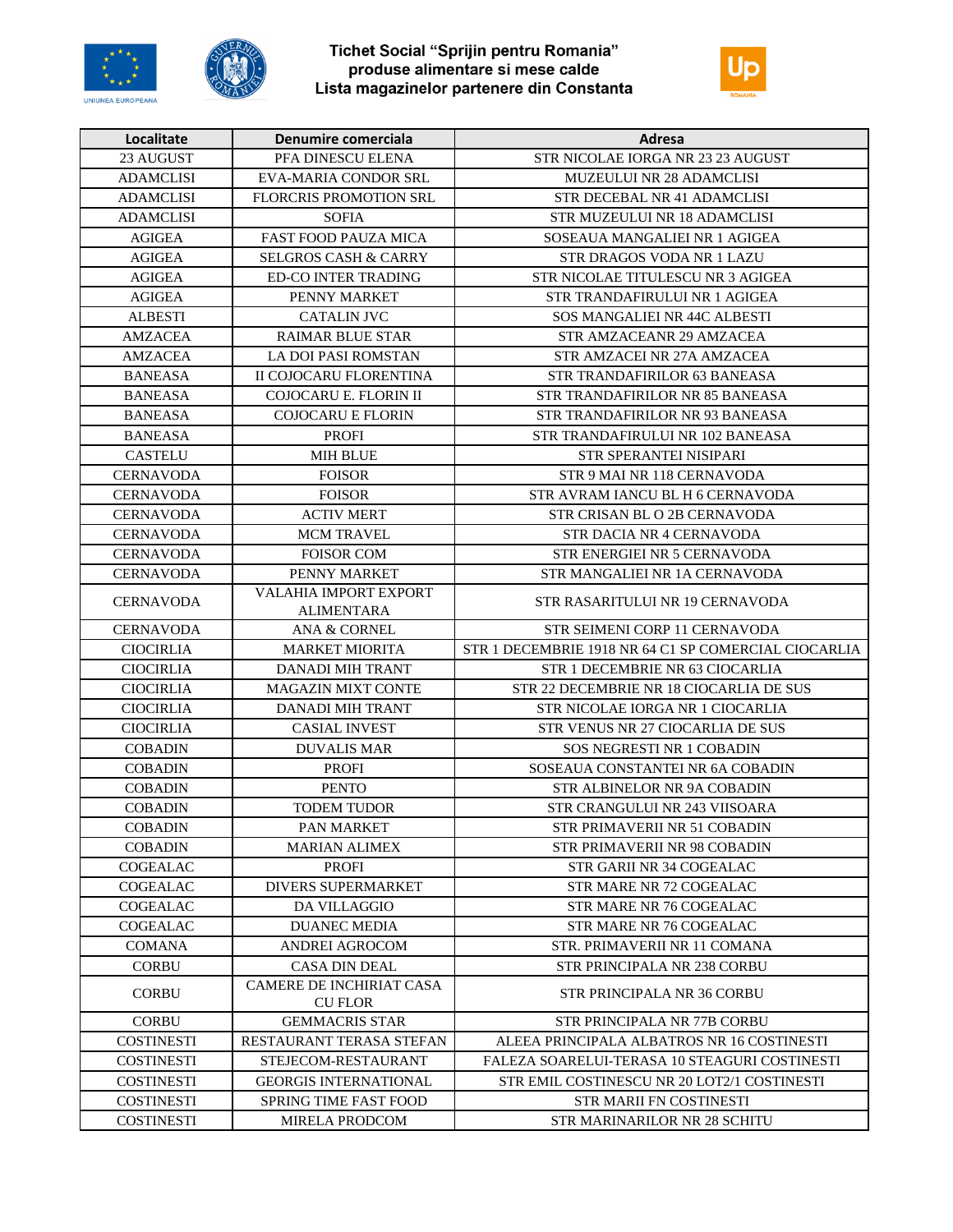





| Localitate        | Denumire comerciala                        | Adresa                                       |
|-------------------|--------------------------------------------|----------------------------------------------|
| COSTINESTI        | <b>MUNTEANU MARKET</b>                     | STR TINERETULUI NR 14 COSTINESTI             |
| <b>COSTINESTI</b> | <b>AUTOSERVIRE MIRCO</b>                   | STR TINERETULUI NR 26 COSTINESTI             |
| <b>COSTINESTI</b> | RESTAURANT POIENITA                        | STR TINERETULUI NR 26 COSTINESTI             |
| <b>COSTINESTI</b> | PROFI ROM FOOD                             | STRADA TINERETULUI NR 4 COSTINESTI           |
| <b>CRUCEA</b>     | <b>BOTA GH MARIA</b>                       | STR CONSTANTEI NR 27 CRUCEA                  |
| <b>CRUCEA</b>     | <b>GLOBUS ACTUAL</b>                       | STR PRINCIPALA FN CRUCEA                     |
| <b>CUMPANA</b>    | <b>MARIA MARKET ACTIV</b>                  | SOS CONSTANTEI NR 105 CUMPANA                |
| <b>CUMPANA</b>    | <b>FERAL IMPEX</b>                         | SOS CONSTANTEI NR 127 CUMPANA                |
| <b>CUMPANA</b>    | <b>SERVANY MAGAZIN</b>                     | SOS CONSTANTEI NR. 1 CUMPANA                 |
|                   | <b>ALIMENTAR</b>                           |                                              |
| <b>CUMPANA</b>    | <b>SERVANY MAGAZIN</b><br><b>ALIMENTAR</b> | STR AL ALIMANISTEANU NR. 48 CUMPANA          |
| <b>CUMPANA</b>    | <b>LOTUS EXCLUSIVE</b>                     | STR ASTI NR 2-4 CUMPANA                      |
| <b>CUMPANA</b>    | <b>CARAPCEA</b>                            | STR CONSTANTEI NR 199A CUMPANA               |
| <b>CUMPANA</b>    | <b>DALMATIENII VESELI</b>                  | STR CRINULUI NR 51 CUMPANA                   |
| <b>CUMPANA</b>    | <b>CARAPCEA</b>                            | STR MIORITEI NR 2A CUMPANA                   |
| <b>CUMPANA</b>    | <b>NEA MARIN MARKET</b>                    | STR PRINCIPALA FN CUMPANA                    |
| <b>CUMPANA</b>    | <b>FERAL IMPEX</b>                         | STR SCOLII NR 1 CUMPANA                      |
| <b>CUMPANA</b>    | FERAL IMPEX MAGAZIN                        | STR SCOLII NR 1 CUMPANA                      |
| <b>CUMPANA</b>    | PENNY MARKET                               | STRADA NUCILOR, NR.45A CUMPANA               |
| <b>DELENI</b>     | <b>EMMA MIGAS</b>                          | STR NOROCULUI NR 118 DELENI                  |
| <b>DOBROMIR</b>   | <b>OAKI</b>                                | PRINCIPALA PADURENI                          |
| <b>DOBROMIR</b>   | <b>OAKI SRL</b>                            | PRINCIPALA PADURENI                          |
| <b>EFORIE</b>     | SUPERMARKET BELONA                         | ALEEA BELONA LOT 10 EFORIE NORD              |
| <b>EFORIE</b>     | <b>VILA ANDREEA</b>                        | ALEEA BELONA NR 4 EFORIE NORD                |
| <b>EFORIE</b>     | FLORIDA IMPORT EXPORT                      | <b>B-DUL REPUBLICII NR 20 EFORIE NORD</b>    |
| <b>EFORIE</b>     | CAMERE DE INCHIRIAT HANUL<br><b>HORA R</b> | <b>B-DUL REPUBLICII NR 64-64A EFORIE SUD</b> |
| <b>EFORIE</b>     | <b>PROFI</b>                               | <b>B-DUL REPUBLICII NR 7A EFORIE NORD</b>    |
| <b>EFORIE</b>     | <b>MAGAZIN PARADOX</b>                     | STR ARGES NR 5A EFORIE SUD                   |
| <b>EFORIE</b>     | <b>CLUB DUNAREA</b>                        | STR DUNARII FN EFORIE NORD                   |
| <b>EFORIE</b>     | <b>DUNAREA HOTELS</b>                      | STR DUNARII FN EFORIE NORD                   |
|                   | MANAGEMENT SRL                             |                                              |
| <b>EFORIE</b>     | <b>TERASA BELVEDERE</b>                    | STR FALEZA NR 2A EFORIE SUD                  |
| <b>EFORIE</b>     | <b>VSM ALIMENT EFORIE</b>                  | STR FALEZA NR 5 EFORIE SUD                   |
| <b>EFORIE</b>     | HOTEL CORALIS                              | STR MARII NR 6 EFORIE NORD                   |
| <b>EFORIE</b>     | HOSTEL PARADOX                             | <b>STR OITUZ NR 4 EFORIE SUD</b>             |
| <b>EFORIE</b>     | RESTAURANT GRAND                           | STR REPUBLICII NR 1 EFORIE NORD              |
| <b>EFORIE</b>     | <b>ESTIVAL INVEST SRL</b>                  | <b>STR REPUBLICII NR 2 EFORIE NORD</b>       |
| <b>EFORIE</b>     | <b>MARKET EFORIE</b>                       | STR REPUBLICII NR 5 EFORIE NORD              |
| <b>EFORIE</b>     | HANUL HORA ROMANEASCA                      | STR REPUBLICII NR 64-66A EFORIE SUD          |
| <b>EFORIE</b>     | <b>CAMERE DE INCHIRIAT</b>                 | <b>STR SALCAMULUI NR 2 EFORIE NORD</b>       |
| <b>EFORIE</b>     | <b>CATALEYA</b><br>RESTAURANT MARIA        | STR TUDOR VLADIMIRESCU NR 9 EFORIE NORD      |
|                   |                                            | STR TUDOR VLADIMIRESCU SENS GIRATORIU BELONA |
| <b>EFORIE</b>     | <b>MARIAN SI CICI</b>                      | <b>EFORIE NORD</b>                           |
| <b>EFORIE</b>     | <b>PLEXUS</b>                              | STR VLAD TEPES NR 6 EFORIE SUD               |
| <b>GRADINA</b>    | <b>FEDOR SRL</b>                           | STR VICTORIEI NR 36 GRADINA                  |
| <b>HARSOVA</b>    | <b>ULKER IMPEX SRL</b>                     | STR REVOLUTIEI NR 40 HARSOVA                 |
| <b>HARSOVA</b>    | ULKER-IMPEX SUPERMARKET                    | STR REVOLUTIEI NR 40 HARSOVA                 |
| <b>HARSOVA</b>    | PENNY MARKET                               | STR VADULUI NR 63 HARSOVA                    |
|                   |                                            |                                              |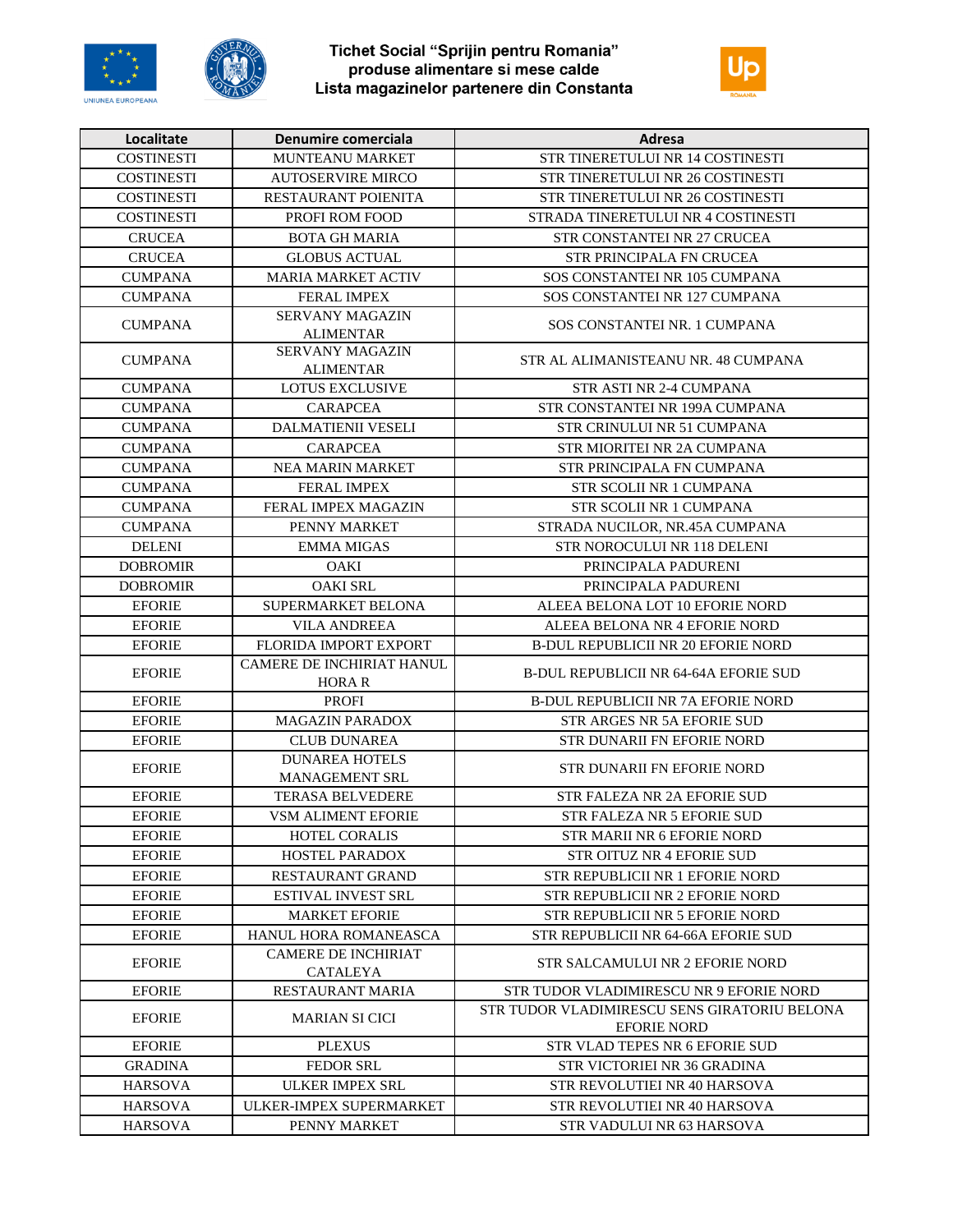





| <b>HARSOVA</b><br><b>PROFI</b><br>STR. PLANTELOR NR.13A HARSOVA<br><b>LA DOI PASI</b><br><b>HARSOVA</b><br><b>TRAIAN NR 9 HARSOVA</b><br><b>HORIA</b><br><b>BEBU ALIMENT</b><br>STR PRINCIPALA NR 12 TICHILESTI<br><b>INDEPENDENTA</b><br><b>ABY SERVICE</b><br>STR CONSTANTEI NR 68 INDEPENDENTA<br><b>BCM FAMILY FOOD</b><br><b>LIMANU</b><br>STR 1 MAI 2 MAI<br><b>CAMERE DE INCHIRIAT LA</b><br><b>LIMANU</b><br>STR ION ROATA NR 1122 MAI<br><b>BABUSCA</b><br><b>LIMANU</b><br>RESTRAURANT LA BABUSCA<br>STR ION ROATA NR 1122 MAI<br><b>LIMANU</b><br>STR MIHAIL KOGALNICEANU NR 417 2 MAI<br><b>LA BABUSCA</b><br><b>LUMINA</b><br>LINA STEL SRL<br>STR CAMPULUI NR 42 LUMINA<br><b>LUMINA</b><br>NIMABAR 98<br>STR LUCEAFARULUI NR 9A LUMINA<br><b>LUMINA</b><br><b>DOMINIC ILINCA EVENT</b><br>STR MARE NR 169 LUMINA<br><b>LUMINA</b><br>MEGASOF INVEST ABC MARKET<br>STR MARE NR 170 B LUMINA<br><b>II BANDULA TRAIAN</b><br><b>LUMINA</b><br>STR MARE NR 170D LUMINA<br><b>MARANDY GRANDE</b><br><b>MERENI</b><br>STR DRUMUL CONSTANTEI NR 323 MERENI<br><b>MIHAI VITEAZU</b><br><b>ONYS</b><br>STR PRINCIPALA FN MIHAI VITEAZU<br><b>MIHAIL</b><br><b>MIGO PERFECT</b><br>STR DACIEI NR 29 MIHAIL KOGALNICEANU<br><b>KOGALNICEANU</b><br><b>MIHAIL</b><br>STR TUDOR VLADIMIRESCU FN BL CK13 PARTER MIHAIL<br><b>MIORITA MARKET</b><br>KOGALNICEANU<br>KOGALNICEANU<br><b>MIHAIL</b><br><b>PROFI</b><br>STR TUDOR VLADIMIRESCU NR 55 MIHAIL KOGALNICEANU<br><b>KOGALNICEANU</b><br><b>MIHAIL</b><br><b>MONASI</b><br>STR TUDOR VLADIMIRESCU NR 75A MIHAIL KOGALNICEANU<br>KOGALNICEANU<br><b>MIHAIL</b><br>LA 2 PASI<br>STR UNIRII NR 4 MIHAIL KOGALNICEANU<br>KOGALNICEANU<br><b>MIORITA MARKET</b><br>STR PRINCIPALA NR 40 SATU NOU (MIRCEA VODA)<br><b>MIRCEA VODA</b><br>MIRCEA VODA<br><b>MIORITA MARKET</b><br>STR PRINCIPALA NR 49 MIRCEA VODA<br><b>MUNICIPIUL</b><br><b>BEST COMPANY SRL</b><br>ALEEA TOMENEI BL C 6 CONSTANTA<br><b>CONSTANTA</b><br><b>MUNICIPIUL</b><br><b>ACORD TOTAL F.M</b><br>ALEEA TOPOLOG NR 6 BL E3 CONSTANTA<br><b>CONSTANTA</b><br><b>MUNICIPIUL</b><br><b>ACORD TOTAL F.M</b><br>ALEEA ZEFIRULUI NR 10 BL FA144 CONSTANTA<br><b>CONSTANTA</b><br><b>MUNICIPIUL</b><br>TACO BELL CITY C-TA<br>BD ALEXANDRU LAPUSNEANU CONSTANTA<br><b>CONSTANTA</b><br><b>MUNICIPIUL</b><br><b>PONTICA</b><br>BD MAMAIA NR 312 D CONSTANTA<br><b>CONSTANTA</b><br><b>MUNICIPIUL</b><br><b>SELGROS CASH &amp; CARRY</b><br><b>BD TOMIS NR 387 CONSTANTA</b><br><b>CONSTANTA</b><br><b>MUNICIPIUL</b><br><b>PROFI</b><br>B-DUL 1 DECEMBRIE 1918 NR 2A BL L66 CONSTANTA<br><b>CONSTANTA</b><br><b>MUNICIPIUL</b><br><b>PROFI</b><br>B-DUL 1 MAI BL J10 GARA CONSTANTA<br><b>CONSTANTA</b><br><b>MUNICIPIUL</b><br><b>PROFI</b><br><b>B-DUL 1 MAI VECHI CONSTANTA</b><br><b>CONSTANTA</b><br><b>MUNICIPIUL</b><br><b>IRINA SHOP</b><br><b>B-DUL 1 MAI VECHI NR 49 CONSTANTA</b><br><b>CONSTANTA</b><br><b>MUNICIPIUL</b><br><b>PROFI</b><br>B-DUL ALEXANDRU LAPUSNEANU NR 115 CONSTANTA<br><b>CONSTANTA</b><br><b>MUNICIPIUL</b><br><b>CARTOFISSERIE</b><br>B-DUL ALEXANDRU LAPUSNEANU NR 116 C CONSTANTA<br><b>CONSTANTA</b><br><b>MUNICIPIUL</b><br>B-DUL ALEXANDRU LAPUSNEANU NR 116C CITY PARK<br>PIZZA HUT<br><b>CONSTANTA</b><br><b>CONSTANTA</b> | Localitate | Denumire comerciala | <b>Adresa</b> |
|---------------------------------------------------------------------------------------------------------------------------------------------------------------------------------------------------------------------------------------------------------------------------------------------------------------------------------------------------------------------------------------------------------------------------------------------------------------------------------------------------------------------------------------------------------------------------------------------------------------------------------------------------------------------------------------------------------------------------------------------------------------------------------------------------------------------------------------------------------------------------------------------------------------------------------------------------------------------------------------------------------------------------------------------------------------------------------------------------------------------------------------------------------------------------------------------------------------------------------------------------------------------------------------------------------------------------------------------------------------------------------------------------------------------------------------------------------------------------------------------------------------------------------------------------------------------------------------------------------------------------------------------------------------------------------------------------------------------------------------------------------------------------------------------------------------------------------------------------------------------------------------------------------------------------------------------------------------------------------------------------------------------------------------------------------------------------------------------------------------------------------------------------------------------------------------------------------------------------------------------------------------------------------------------------------------------------------------------------------------------------------------------------------------------------------------------------------------------------------------------------------------------------------------------------------------------------------------------------------------------------------------------------------------------------------------------------------------------------------------------------------------------------------------------------------------------------------------------------------------------------------------------------------------------------------------------------------------------------------------------------------------------------------------------------------------------------------------------------------------------------------------------------------------------------------------------------------------------------------------------------------------------------------------|------------|---------------------|---------------|
|                                                                                                                                                                                                                                                                                                                                                                                                                                                                                                                                                                                                                                                                                                                                                                                                                                                                                                                                                                                                                                                                                                                                                                                                                                                                                                                                                                                                                                                                                                                                                                                                                                                                                                                                                                                                                                                                                                                                                                                                                                                                                                                                                                                                                                                                                                                                                                                                                                                                                                                                                                                                                                                                                                                                                                                                                                                                                                                                                                                                                                                                                                                                                                                                                                                                                       |            |                     |               |
|                                                                                                                                                                                                                                                                                                                                                                                                                                                                                                                                                                                                                                                                                                                                                                                                                                                                                                                                                                                                                                                                                                                                                                                                                                                                                                                                                                                                                                                                                                                                                                                                                                                                                                                                                                                                                                                                                                                                                                                                                                                                                                                                                                                                                                                                                                                                                                                                                                                                                                                                                                                                                                                                                                                                                                                                                                                                                                                                                                                                                                                                                                                                                                                                                                                                                       |            |                     |               |
|                                                                                                                                                                                                                                                                                                                                                                                                                                                                                                                                                                                                                                                                                                                                                                                                                                                                                                                                                                                                                                                                                                                                                                                                                                                                                                                                                                                                                                                                                                                                                                                                                                                                                                                                                                                                                                                                                                                                                                                                                                                                                                                                                                                                                                                                                                                                                                                                                                                                                                                                                                                                                                                                                                                                                                                                                                                                                                                                                                                                                                                                                                                                                                                                                                                                                       |            |                     |               |
|                                                                                                                                                                                                                                                                                                                                                                                                                                                                                                                                                                                                                                                                                                                                                                                                                                                                                                                                                                                                                                                                                                                                                                                                                                                                                                                                                                                                                                                                                                                                                                                                                                                                                                                                                                                                                                                                                                                                                                                                                                                                                                                                                                                                                                                                                                                                                                                                                                                                                                                                                                                                                                                                                                                                                                                                                                                                                                                                                                                                                                                                                                                                                                                                                                                                                       |            |                     |               |
|                                                                                                                                                                                                                                                                                                                                                                                                                                                                                                                                                                                                                                                                                                                                                                                                                                                                                                                                                                                                                                                                                                                                                                                                                                                                                                                                                                                                                                                                                                                                                                                                                                                                                                                                                                                                                                                                                                                                                                                                                                                                                                                                                                                                                                                                                                                                                                                                                                                                                                                                                                                                                                                                                                                                                                                                                                                                                                                                                                                                                                                                                                                                                                                                                                                                                       |            |                     |               |
|                                                                                                                                                                                                                                                                                                                                                                                                                                                                                                                                                                                                                                                                                                                                                                                                                                                                                                                                                                                                                                                                                                                                                                                                                                                                                                                                                                                                                                                                                                                                                                                                                                                                                                                                                                                                                                                                                                                                                                                                                                                                                                                                                                                                                                                                                                                                                                                                                                                                                                                                                                                                                                                                                                                                                                                                                                                                                                                                                                                                                                                                                                                                                                                                                                                                                       |            |                     |               |
|                                                                                                                                                                                                                                                                                                                                                                                                                                                                                                                                                                                                                                                                                                                                                                                                                                                                                                                                                                                                                                                                                                                                                                                                                                                                                                                                                                                                                                                                                                                                                                                                                                                                                                                                                                                                                                                                                                                                                                                                                                                                                                                                                                                                                                                                                                                                                                                                                                                                                                                                                                                                                                                                                                                                                                                                                                                                                                                                                                                                                                                                                                                                                                                                                                                                                       |            |                     |               |
|                                                                                                                                                                                                                                                                                                                                                                                                                                                                                                                                                                                                                                                                                                                                                                                                                                                                                                                                                                                                                                                                                                                                                                                                                                                                                                                                                                                                                                                                                                                                                                                                                                                                                                                                                                                                                                                                                                                                                                                                                                                                                                                                                                                                                                                                                                                                                                                                                                                                                                                                                                                                                                                                                                                                                                                                                                                                                                                                                                                                                                                                                                                                                                                                                                                                                       |            |                     |               |
|                                                                                                                                                                                                                                                                                                                                                                                                                                                                                                                                                                                                                                                                                                                                                                                                                                                                                                                                                                                                                                                                                                                                                                                                                                                                                                                                                                                                                                                                                                                                                                                                                                                                                                                                                                                                                                                                                                                                                                                                                                                                                                                                                                                                                                                                                                                                                                                                                                                                                                                                                                                                                                                                                                                                                                                                                                                                                                                                                                                                                                                                                                                                                                                                                                                                                       |            |                     |               |
|                                                                                                                                                                                                                                                                                                                                                                                                                                                                                                                                                                                                                                                                                                                                                                                                                                                                                                                                                                                                                                                                                                                                                                                                                                                                                                                                                                                                                                                                                                                                                                                                                                                                                                                                                                                                                                                                                                                                                                                                                                                                                                                                                                                                                                                                                                                                                                                                                                                                                                                                                                                                                                                                                                                                                                                                                                                                                                                                                                                                                                                                                                                                                                                                                                                                                       |            |                     |               |
|                                                                                                                                                                                                                                                                                                                                                                                                                                                                                                                                                                                                                                                                                                                                                                                                                                                                                                                                                                                                                                                                                                                                                                                                                                                                                                                                                                                                                                                                                                                                                                                                                                                                                                                                                                                                                                                                                                                                                                                                                                                                                                                                                                                                                                                                                                                                                                                                                                                                                                                                                                                                                                                                                                                                                                                                                                                                                                                                                                                                                                                                                                                                                                                                                                                                                       |            |                     |               |
|                                                                                                                                                                                                                                                                                                                                                                                                                                                                                                                                                                                                                                                                                                                                                                                                                                                                                                                                                                                                                                                                                                                                                                                                                                                                                                                                                                                                                                                                                                                                                                                                                                                                                                                                                                                                                                                                                                                                                                                                                                                                                                                                                                                                                                                                                                                                                                                                                                                                                                                                                                                                                                                                                                                                                                                                                                                                                                                                                                                                                                                                                                                                                                                                                                                                                       |            |                     |               |
|                                                                                                                                                                                                                                                                                                                                                                                                                                                                                                                                                                                                                                                                                                                                                                                                                                                                                                                                                                                                                                                                                                                                                                                                                                                                                                                                                                                                                                                                                                                                                                                                                                                                                                                                                                                                                                                                                                                                                                                                                                                                                                                                                                                                                                                                                                                                                                                                                                                                                                                                                                                                                                                                                                                                                                                                                                                                                                                                                                                                                                                                                                                                                                                                                                                                                       |            |                     |               |
|                                                                                                                                                                                                                                                                                                                                                                                                                                                                                                                                                                                                                                                                                                                                                                                                                                                                                                                                                                                                                                                                                                                                                                                                                                                                                                                                                                                                                                                                                                                                                                                                                                                                                                                                                                                                                                                                                                                                                                                                                                                                                                                                                                                                                                                                                                                                                                                                                                                                                                                                                                                                                                                                                                                                                                                                                                                                                                                                                                                                                                                                                                                                                                                                                                                                                       |            |                     |               |
|                                                                                                                                                                                                                                                                                                                                                                                                                                                                                                                                                                                                                                                                                                                                                                                                                                                                                                                                                                                                                                                                                                                                                                                                                                                                                                                                                                                                                                                                                                                                                                                                                                                                                                                                                                                                                                                                                                                                                                                                                                                                                                                                                                                                                                                                                                                                                                                                                                                                                                                                                                                                                                                                                                                                                                                                                                                                                                                                                                                                                                                                                                                                                                                                                                                                                       |            |                     |               |
|                                                                                                                                                                                                                                                                                                                                                                                                                                                                                                                                                                                                                                                                                                                                                                                                                                                                                                                                                                                                                                                                                                                                                                                                                                                                                                                                                                                                                                                                                                                                                                                                                                                                                                                                                                                                                                                                                                                                                                                                                                                                                                                                                                                                                                                                                                                                                                                                                                                                                                                                                                                                                                                                                                                                                                                                                                                                                                                                                                                                                                                                                                                                                                                                                                                                                       |            |                     |               |
|                                                                                                                                                                                                                                                                                                                                                                                                                                                                                                                                                                                                                                                                                                                                                                                                                                                                                                                                                                                                                                                                                                                                                                                                                                                                                                                                                                                                                                                                                                                                                                                                                                                                                                                                                                                                                                                                                                                                                                                                                                                                                                                                                                                                                                                                                                                                                                                                                                                                                                                                                                                                                                                                                                                                                                                                                                                                                                                                                                                                                                                                                                                                                                                                                                                                                       |            |                     |               |
|                                                                                                                                                                                                                                                                                                                                                                                                                                                                                                                                                                                                                                                                                                                                                                                                                                                                                                                                                                                                                                                                                                                                                                                                                                                                                                                                                                                                                                                                                                                                                                                                                                                                                                                                                                                                                                                                                                                                                                                                                                                                                                                                                                                                                                                                                                                                                                                                                                                                                                                                                                                                                                                                                                                                                                                                                                                                                                                                                                                                                                                                                                                                                                                                                                                                                       |            |                     |               |
|                                                                                                                                                                                                                                                                                                                                                                                                                                                                                                                                                                                                                                                                                                                                                                                                                                                                                                                                                                                                                                                                                                                                                                                                                                                                                                                                                                                                                                                                                                                                                                                                                                                                                                                                                                                                                                                                                                                                                                                                                                                                                                                                                                                                                                                                                                                                                                                                                                                                                                                                                                                                                                                                                                                                                                                                                                                                                                                                                                                                                                                                                                                                                                                                                                                                                       |            |                     |               |
|                                                                                                                                                                                                                                                                                                                                                                                                                                                                                                                                                                                                                                                                                                                                                                                                                                                                                                                                                                                                                                                                                                                                                                                                                                                                                                                                                                                                                                                                                                                                                                                                                                                                                                                                                                                                                                                                                                                                                                                                                                                                                                                                                                                                                                                                                                                                                                                                                                                                                                                                                                                                                                                                                                                                                                                                                                                                                                                                                                                                                                                                                                                                                                                                                                                                                       |            |                     |               |
|                                                                                                                                                                                                                                                                                                                                                                                                                                                                                                                                                                                                                                                                                                                                                                                                                                                                                                                                                                                                                                                                                                                                                                                                                                                                                                                                                                                                                                                                                                                                                                                                                                                                                                                                                                                                                                                                                                                                                                                                                                                                                                                                                                                                                                                                                                                                                                                                                                                                                                                                                                                                                                                                                                                                                                                                                                                                                                                                                                                                                                                                                                                                                                                                                                                                                       |            |                     |               |
|                                                                                                                                                                                                                                                                                                                                                                                                                                                                                                                                                                                                                                                                                                                                                                                                                                                                                                                                                                                                                                                                                                                                                                                                                                                                                                                                                                                                                                                                                                                                                                                                                                                                                                                                                                                                                                                                                                                                                                                                                                                                                                                                                                                                                                                                                                                                                                                                                                                                                                                                                                                                                                                                                                                                                                                                                                                                                                                                                                                                                                                                                                                                                                                                                                                                                       |            |                     |               |
|                                                                                                                                                                                                                                                                                                                                                                                                                                                                                                                                                                                                                                                                                                                                                                                                                                                                                                                                                                                                                                                                                                                                                                                                                                                                                                                                                                                                                                                                                                                                                                                                                                                                                                                                                                                                                                                                                                                                                                                                                                                                                                                                                                                                                                                                                                                                                                                                                                                                                                                                                                                                                                                                                                                                                                                                                                                                                                                                                                                                                                                                                                                                                                                                                                                                                       |            |                     |               |
|                                                                                                                                                                                                                                                                                                                                                                                                                                                                                                                                                                                                                                                                                                                                                                                                                                                                                                                                                                                                                                                                                                                                                                                                                                                                                                                                                                                                                                                                                                                                                                                                                                                                                                                                                                                                                                                                                                                                                                                                                                                                                                                                                                                                                                                                                                                                                                                                                                                                                                                                                                                                                                                                                                                                                                                                                                                                                                                                                                                                                                                                                                                                                                                                                                                                                       |            |                     |               |
|                                                                                                                                                                                                                                                                                                                                                                                                                                                                                                                                                                                                                                                                                                                                                                                                                                                                                                                                                                                                                                                                                                                                                                                                                                                                                                                                                                                                                                                                                                                                                                                                                                                                                                                                                                                                                                                                                                                                                                                                                                                                                                                                                                                                                                                                                                                                                                                                                                                                                                                                                                                                                                                                                                                                                                                                                                                                                                                                                                                                                                                                                                                                                                                                                                                                                       |            |                     |               |
|                                                                                                                                                                                                                                                                                                                                                                                                                                                                                                                                                                                                                                                                                                                                                                                                                                                                                                                                                                                                                                                                                                                                                                                                                                                                                                                                                                                                                                                                                                                                                                                                                                                                                                                                                                                                                                                                                                                                                                                                                                                                                                                                                                                                                                                                                                                                                                                                                                                                                                                                                                                                                                                                                                                                                                                                                                                                                                                                                                                                                                                                                                                                                                                                                                                                                       |            |                     |               |
|                                                                                                                                                                                                                                                                                                                                                                                                                                                                                                                                                                                                                                                                                                                                                                                                                                                                                                                                                                                                                                                                                                                                                                                                                                                                                                                                                                                                                                                                                                                                                                                                                                                                                                                                                                                                                                                                                                                                                                                                                                                                                                                                                                                                                                                                                                                                                                                                                                                                                                                                                                                                                                                                                                                                                                                                                                                                                                                                                                                                                                                                                                                                                                                                                                                                                       |            |                     |               |
|                                                                                                                                                                                                                                                                                                                                                                                                                                                                                                                                                                                                                                                                                                                                                                                                                                                                                                                                                                                                                                                                                                                                                                                                                                                                                                                                                                                                                                                                                                                                                                                                                                                                                                                                                                                                                                                                                                                                                                                                                                                                                                                                                                                                                                                                                                                                                                                                                                                                                                                                                                                                                                                                                                                                                                                                                                                                                                                                                                                                                                                                                                                                                                                                                                                                                       |            |                     |               |
|                                                                                                                                                                                                                                                                                                                                                                                                                                                                                                                                                                                                                                                                                                                                                                                                                                                                                                                                                                                                                                                                                                                                                                                                                                                                                                                                                                                                                                                                                                                                                                                                                                                                                                                                                                                                                                                                                                                                                                                                                                                                                                                                                                                                                                                                                                                                                                                                                                                                                                                                                                                                                                                                                                                                                                                                                                                                                                                                                                                                                                                                                                                                                                                                                                                                                       |            |                     |               |
|                                                                                                                                                                                                                                                                                                                                                                                                                                                                                                                                                                                                                                                                                                                                                                                                                                                                                                                                                                                                                                                                                                                                                                                                                                                                                                                                                                                                                                                                                                                                                                                                                                                                                                                                                                                                                                                                                                                                                                                                                                                                                                                                                                                                                                                                                                                                                                                                                                                                                                                                                                                                                                                                                                                                                                                                                                                                                                                                                                                                                                                                                                                                                                                                                                                                                       |            |                     |               |
|                                                                                                                                                                                                                                                                                                                                                                                                                                                                                                                                                                                                                                                                                                                                                                                                                                                                                                                                                                                                                                                                                                                                                                                                                                                                                                                                                                                                                                                                                                                                                                                                                                                                                                                                                                                                                                                                                                                                                                                                                                                                                                                                                                                                                                                                                                                                                                                                                                                                                                                                                                                                                                                                                                                                                                                                                                                                                                                                                                                                                                                                                                                                                                                                                                                                                       |            |                     |               |
|                                                                                                                                                                                                                                                                                                                                                                                                                                                                                                                                                                                                                                                                                                                                                                                                                                                                                                                                                                                                                                                                                                                                                                                                                                                                                                                                                                                                                                                                                                                                                                                                                                                                                                                                                                                                                                                                                                                                                                                                                                                                                                                                                                                                                                                                                                                                                                                                                                                                                                                                                                                                                                                                                                                                                                                                                                                                                                                                                                                                                                                                                                                                                                                                                                                                                       |            |                     |               |
|                                                                                                                                                                                                                                                                                                                                                                                                                                                                                                                                                                                                                                                                                                                                                                                                                                                                                                                                                                                                                                                                                                                                                                                                                                                                                                                                                                                                                                                                                                                                                                                                                                                                                                                                                                                                                                                                                                                                                                                                                                                                                                                                                                                                                                                                                                                                                                                                                                                                                                                                                                                                                                                                                                                                                                                                                                                                                                                                                                                                                                                                                                                                                                                                                                                                                       |            |                     |               |
|                                                                                                                                                                                                                                                                                                                                                                                                                                                                                                                                                                                                                                                                                                                                                                                                                                                                                                                                                                                                                                                                                                                                                                                                                                                                                                                                                                                                                                                                                                                                                                                                                                                                                                                                                                                                                                                                                                                                                                                                                                                                                                                                                                                                                                                                                                                                                                                                                                                                                                                                                                                                                                                                                                                                                                                                                                                                                                                                                                                                                                                                                                                                                                                                                                                                                       |            |                     |               |
|                                                                                                                                                                                                                                                                                                                                                                                                                                                                                                                                                                                                                                                                                                                                                                                                                                                                                                                                                                                                                                                                                                                                                                                                                                                                                                                                                                                                                                                                                                                                                                                                                                                                                                                                                                                                                                                                                                                                                                                                                                                                                                                                                                                                                                                                                                                                                                                                                                                                                                                                                                                                                                                                                                                                                                                                                                                                                                                                                                                                                                                                                                                                                                                                                                                                                       |            |                     |               |
|                                                                                                                                                                                                                                                                                                                                                                                                                                                                                                                                                                                                                                                                                                                                                                                                                                                                                                                                                                                                                                                                                                                                                                                                                                                                                                                                                                                                                                                                                                                                                                                                                                                                                                                                                                                                                                                                                                                                                                                                                                                                                                                                                                                                                                                                                                                                                                                                                                                                                                                                                                                                                                                                                                                                                                                                                                                                                                                                                                                                                                                                                                                                                                                                                                                                                       |            |                     |               |
|                                                                                                                                                                                                                                                                                                                                                                                                                                                                                                                                                                                                                                                                                                                                                                                                                                                                                                                                                                                                                                                                                                                                                                                                                                                                                                                                                                                                                                                                                                                                                                                                                                                                                                                                                                                                                                                                                                                                                                                                                                                                                                                                                                                                                                                                                                                                                                                                                                                                                                                                                                                                                                                                                                                                                                                                                                                                                                                                                                                                                                                                                                                                                                                                                                                                                       |            |                     |               |
|                                                                                                                                                                                                                                                                                                                                                                                                                                                                                                                                                                                                                                                                                                                                                                                                                                                                                                                                                                                                                                                                                                                                                                                                                                                                                                                                                                                                                                                                                                                                                                                                                                                                                                                                                                                                                                                                                                                                                                                                                                                                                                                                                                                                                                                                                                                                                                                                                                                                                                                                                                                                                                                                                                                                                                                                                                                                                                                                                                                                                                                                                                                                                                                                                                                                                       |            |                     |               |
|                                                                                                                                                                                                                                                                                                                                                                                                                                                                                                                                                                                                                                                                                                                                                                                                                                                                                                                                                                                                                                                                                                                                                                                                                                                                                                                                                                                                                                                                                                                                                                                                                                                                                                                                                                                                                                                                                                                                                                                                                                                                                                                                                                                                                                                                                                                                                                                                                                                                                                                                                                                                                                                                                                                                                                                                                                                                                                                                                                                                                                                                                                                                                                                                                                                                                       |            |                     |               |
|                                                                                                                                                                                                                                                                                                                                                                                                                                                                                                                                                                                                                                                                                                                                                                                                                                                                                                                                                                                                                                                                                                                                                                                                                                                                                                                                                                                                                                                                                                                                                                                                                                                                                                                                                                                                                                                                                                                                                                                                                                                                                                                                                                                                                                                                                                                                                                                                                                                                                                                                                                                                                                                                                                                                                                                                                                                                                                                                                                                                                                                                                                                                                                                                                                                                                       |            |                     |               |
|                                                                                                                                                                                                                                                                                                                                                                                                                                                                                                                                                                                                                                                                                                                                                                                                                                                                                                                                                                                                                                                                                                                                                                                                                                                                                                                                                                                                                                                                                                                                                                                                                                                                                                                                                                                                                                                                                                                                                                                                                                                                                                                                                                                                                                                                                                                                                                                                                                                                                                                                                                                                                                                                                                                                                                                                                                                                                                                                                                                                                                                                                                                                                                                                                                                                                       |            |                     |               |
|                                                                                                                                                                                                                                                                                                                                                                                                                                                                                                                                                                                                                                                                                                                                                                                                                                                                                                                                                                                                                                                                                                                                                                                                                                                                                                                                                                                                                                                                                                                                                                                                                                                                                                                                                                                                                                                                                                                                                                                                                                                                                                                                                                                                                                                                                                                                                                                                                                                                                                                                                                                                                                                                                                                                                                                                                                                                                                                                                                                                                                                                                                                                                                                                                                                                                       |            |                     |               |
|                                                                                                                                                                                                                                                                                                                                                                                                                                                                                                                                                                                                                                                                                                                                                                                                                                                                                                                                                                                                                                                                                                                                                                                                                                                                                                                                                                                                                                                                                                                                                                                                                                                                                                                                                                                                                                                                                                                                                                                                                                                                                                                                                                                                                                                                                                                                                                                                                                                                                                                                                                                                                                                                                                                                                                                                                                                                                                                                                                                                                                                                                                                                                                                                                                                                                       |            |                     |               |
|                                                                                                                                                                                                                                                                                                                                                                                                                                                                                                                                                                                                                                                                                                                                                                                                                                                                                                                                                                                                                                                                                                                                                                                                                                                                                                                                                                                                                                                                                                                                                                                                                                                                                                                                                                                                                                                                                                                                                                                                                                                                                                                                                                                                                                                                                                                                                                                                                                                                                                                                                                                                                                                                                                                                                                                                                                                                                                                                                                                                                                                                                                                                                                                                                                                                                       |            |                     |               |
|                                                                                                                                                                                                                                                                                                                                                                                                                                                                                                                                                                                                                                                                                                                                                                                                                                                                                                                                                                                                                                                                                                                                                                                                                                                                                                                                                                                                                                                                                                                                                                                                                                                                                                                                                                                                                                                                                                                                                                                                                                                                                                                                                                                                                                                                                                                                                                                                                                                                                                                                                                                                                                                                                                                                                                                                                                                                                                                                                                                                                                                                                                                                                                                                                                                                                       |            |                     |               |
|                                                                                                                                                                                                                                                                                                                                                                                                                                                                                                                                                                                                                                                                                                                                                                                                                                                                                                                                                                                                                                                                                                                                                                                                                                                                                                                                                                                                                                                                                                                                                                                                                                                                                                                                                                                                                                                                                                                                                                                                                                                                                                                                                                                                                                                                                                                                                                                                                                                                                                                                                                                                                                                                                                                                                                                                                                                                                                                                                                                                                                                                                                                                                                                                                                                                                       |            |                     |               |
|                                                                                                                                                                                                                                                                                                                                                                                                                                                                                                                                                                                                                                                                                                                                                                                                                                                                                                                                                                                                                                                                                                                                                                                                                                                                                                                                                                                                                                                                                                                                                                                                                                                                                                                                                                                                                                                                                                                                                                                                                                                                                                                                                                                                                                                                                                                                                                                                                                                                                                                                                                                                                                                                                                                                                                                                                                                                                                                                                                                                                                                                                                                                                                                                                                                                                       |            |                     |               |
|                                                                                                                                                                                                                                                                                                                                                                                                                                                                                                                                                                                                                                                                                                                                                                                                                                                                                                                                                                                                                                                                                                                                                                                                                                                                                                                                                                                                                                                                                                                                                                                                                                                                                                                                                                                                                                                                                                                                                                                                                                                                                                                                                                                                                                                                                                                                                                                                                                                                                                                                                                                                                                                                                                                                                                                                                                                                                                                                                                                                                                                                                                                                                                                                                                                                                       |            |                     |               |
|                                                                                                                                                                                                                                                                                                                                                                                                                                                                                                                                                                                                                                                                                                                                                                                                                                                                                                                                                                                                                                                                                                                                                                                                                                                                                                                                                                                                                                                                                                                                                                                                                                                                                                                                                                                                                                                                                                                                                                                                                                                                                                                                                                                                                                                                                                                                                                                                                                                                                                                                                                                                                                                                                                                                                                                                                                                                                                                                                                                                                                                                                                                                                                                                                                                                                       |            |                     |               |
|                                                                                                                                                                                                                                                                                                                                                                                                                                                                                                                                                                                                                                                                                                                                                                                                                                                                                                                                                                                                                                                                                                                                                                                                                                                                                                                                                                                                                                                                                                                                                                                                                                                                                                                                                                                                                                                                                                                                                                                                                                                                                                                                                                                                                                                                                                                                                                                                                                                                                                                                                                                                                                                                                                                                                                                                                                                                                                                                                                                                                                                                                                                                                                                                                                                                                       |            |                     |               |
|                                                                                                                                                                                                                                                                                                                                                                                                                                                                                                                                                                                                                                                                                                                                                                                                                                                                                                                                                                                                                                                                                                                                                                                                                                                                                                                                                                                                                                                                                                                                                                                                                                                                                                                                                                                                                                                                                                                                                                                                                                                                                                                                                                                                                                                                                                                                                                                                                                                                                                                                                                                                                                                                                                                                                                                                                                                                                                                                                                                                                                                                                                                                                                                                                                                                                       |            |                     |               |
|                                                                                                                                                                                                                                                                                                                                                                                                                                                                                                                                                                                                                                                                                                                                                                                                                                                                                                                                                                                                                                                                                                                                                                                                                                                                                                                                                                                                                                                                                                                                                                                                                                                                                                                                                                                                                                                                                                                                                                                                                                                                                                                                                                                                                                                                                                                                                                                                                                                                                                                                                                                                                                                                                                                                                                                                                                                                                                                                                                                                                                                                                                                                                                                                                                                                                       |            |                     |               |
|                                                                                                                                                                                                                                                                                                                                                                                                                                                                                                                                                                                                                                                                                                                                                                                                                                                                                                                                                                                                                                                                                                                                                                                                                                                                                                                                                                                                                                                                                                                                                                                                                                                                                                                                                                                                                                                                                                                                                                                                                                                                                                                                                                                                                                                                                                                                                                                                                                                                                                                                                                                                                                                                                                                                                                                                                                                                                                                                                                                                                                                                                                                                                                                                                                                                                       |            |                     |               |
|                                                                                                                                                                                                                                                                                                                                                                                                                                                                                                                                                                                                                                                                                                                                                                                                                                                                                                                                                                                                                                                                                                                                                                                                                                                                                                                                                                                                                                                                                                                                                                                                                                                                                                                                                                                                                                                                                                                                                                                                                                                                                                                                                                                                                                                                                                                                                                                                                                                                                                                                                                                                                                                                                                                                                                                                                                                                                                                                                                                                                                                                                                                                                                                                                                                                                       |            |                     |               |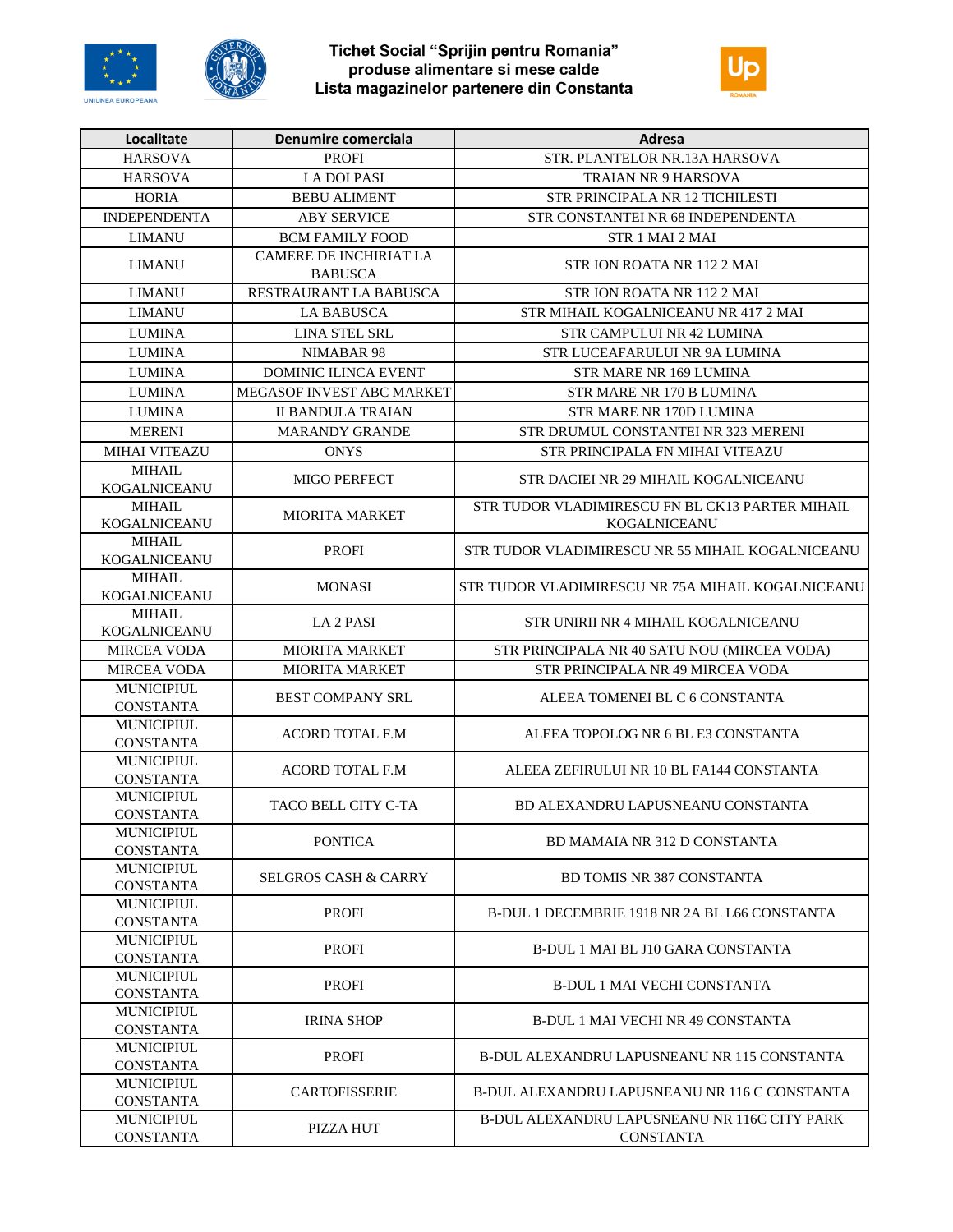





| Localitate        | Denumire comerciala           | <b>Adresa</b>                                      |
|-------------------|-------------------------------|----------------------------------------------------|
| <b>MUNICIPIUL</b> | <b>DM DROGERIE</b>            | B-DUL ALEXANDRU LAPUSNEANU NR 116C CONSTANTA       |
| <b>CONSTANTA</b>  |                               |                                                    |
| <b>MUNICIPIUL</b> | <b>PROFI</b>                  | B-DUL ALEXANDRU LAPUSNEANU NR 62 BL LE6 CONSTANTA  |
| <b>CONSTANTA</b>  |                               |                                                    |
| <b>MUNICIPIUL</b> | <b>PROFI</b>                  | B-DUL ALEXANDRU LAPUSNEANU NR 70 SP COM            |
| <b>CONSTANTA</b>  |                               | <b>CONSTANTA</b>                                   |
| <b>MUNICIPIUL</b> | BELLE ANA MARIA COSMETICS     |                                                    |
| <b>CONSTANTA</b>  |                               | <b>B-DUL AUREL VLAICU NR 183C CONSTANTA</b>        |
| <b>MUNICIPIUL</b> | <b>DM DROGERIE</b>            | <b>B-DUL AUREL VLAICU NR 220 CONSTANTA</b>         |
| <b>CONSTANTA</b>  |                               |                                                    |
| MUNICIPIUL        | TACO BELL CONSTANTA           | <b>B-DUL AUREL VLAICU NR 220 CONSTANTA</b>         |
| <b>CONSTANTA</b>  |                               |                                                    |
| <b>MUNICIPIUL</b> | <b>KFC</b>                    | B-DUL AUREL VLAICU NR 220 MARITIMO SHOPPING        |
| <b>CONSTANTA</b>  |                               | <b>CONSTANTA</b>                                   |
| <b>MUNICIPIUL</b> |                               |                                                    |
| <b>CONSTANTA</b>  | <b>DONA 108 CONSTANTA 3</b>   | <b>B-DUL AUREL VLAICU NR 95 BL AV1 CONSTANTA</b>   |
| <b>MUNICIPIUL</b> |                               |                                                    |
| <b>CONSTANTA</b>  | <b>SAFARI EXPRES</b>          | <b>BDUL AUREL VLAICU NR 95 CONSTANTA</b>           |
| <b>MUNICIPIUL</b> |                               |                                                    |
| <b>CONSTANTA</b>  | <b>PAUL</b>                   | <b>B-DUL LAPUSNEANU NR 116C CONSTANTA</b>          |
| <b>MUNICIPIUL</b> |                               | B-DUL LAPUSNEANU NR 116C ET 1 CITY PARK MALL       |
| <b>CONSTANTA</b>  | <b>KFC</b>                    | <b>CONSTANTA</b>                                   |
| <b>MUNICIPIUL</b> |                               |                                                    |
| <b>CONSTANTA</b>  | SPRING TIME FAST FOOD         | B-DUL TOMIS DN 2A CENTRUL COM TOM CONSTANTA        |
| <b>MUNICIPIUL</b> |                               |                                                    |
| <b>CONSTANTA</b>  | <b>DONA 255 CONSTANTA 4</b>   | B-DUL TOMIS INTERSECTIE CU STRADA SOVEJA CONSTANTA |
| <b>MUNICIPIUL</b> |                               |                                                    |
| <b>CONSTANTA</b>  | <b>PROFI</b>                  | <b>B-DUL TOMIS NR 136 CONSTANTA</b>                |
| <b>MUNICIPIUL</b> |                               | <b>B-DUL TOMIS NR 137 CONSTANTA</b>                |
| <b>CONSTANTA</b>  | <b>DONA 90 CONSTANTA 1</b>    |                                                    |
| <b>MUNICIPIUL</b> |                               |                                                    |
| <b>CONSTANTA</b>  | <b>PROFI</b>                  | <b>B-DUL TOMIS NR 153 CONSTANTA</b>                |
| <b>MUNICIPIUL</b> |                               |                                                    |
| <b>CONSTANTA</b>  | <b>PROFI</b>                  | B-DUL TOMIS NR 220 BL TD6 CONSTANTA                |
| MUNICIPIUL        |                               |                                                    |
| <b>CONSTANTA</b>  | <b>PROFI</b>                  | B-DUL TOMIS NR 289 BL T13 PARTER CONSTANTA         |
| <b>MUNICIPIUL</b> |                               |                                                    |
| <b>CONSTANTA</b>  | <b>PROFI</b>                  | <b>B-DUL TOMIS NR 309 CONSTANTA</b>                |
| <b>MUNICIPIUL</b> |                               |                                                    |
| <b>CONSTANTA</b>  | <b>MARISAN</b>                | <b>B-DUL TOMIS NR 314 D CONSTANTA</b>              |
| <b>MUNICIPIUL</b> |                               |                                                    |
| <b>CONSTANTA</b>  | <b>PROFI</b>                  | <b>B-DUL TOMIS NR 318 CONSTANTA</b>                |
| <b>MUNICIPIUL</b> |                               | BD-UL TOMIS NR 334 BL ST 7 PARTER UNITATEA 143     |
| <b>CONSTANTA</b>  | PROFI ROM FOOD SRL            | <b>CONSTANTA</b>                                   |
| <b>MUNICIPIUL</b> |                               |                                                    |
| <b>CONSTANTA</b>  | <b>LAURA &amp; IONEL STAR</b> | <b>B-DUL TOMIS NR 334 CONSTANTA</b>                |
| <b>MUNICIPIUL</b> | FAST FOOD PAUZA MICA          |                                                    |
| <b>CONSTANTA</b>  | <b>SELGROS</b>                | <b>B-DUL TOMIS NR 387 CONSTANTA</b>                |
| <b>MUNICIPIUL</b> |                               |                                                    |
| <b>CONSTANTA</b>  | <b>KFC</b>                    | B-DUL TOMIS NR 391 TOM CENTRU COMERCIAL CONSTANTA  |
| <b>MUNICIPIUL</b> |                               |                                                    |
| <b>CONSTANTA</b>  | HOTEL GOLDEN PALACE           | <b>BUFET DORULET MAMAIA</b>                        |
| <b>MUNICIPIUL</b> |                               | CITY PARK MALL CONSTANTA                           |
| <b>CONSTANTA</b>  | <b>CORA HYPERMARKET</b>       |                                                    |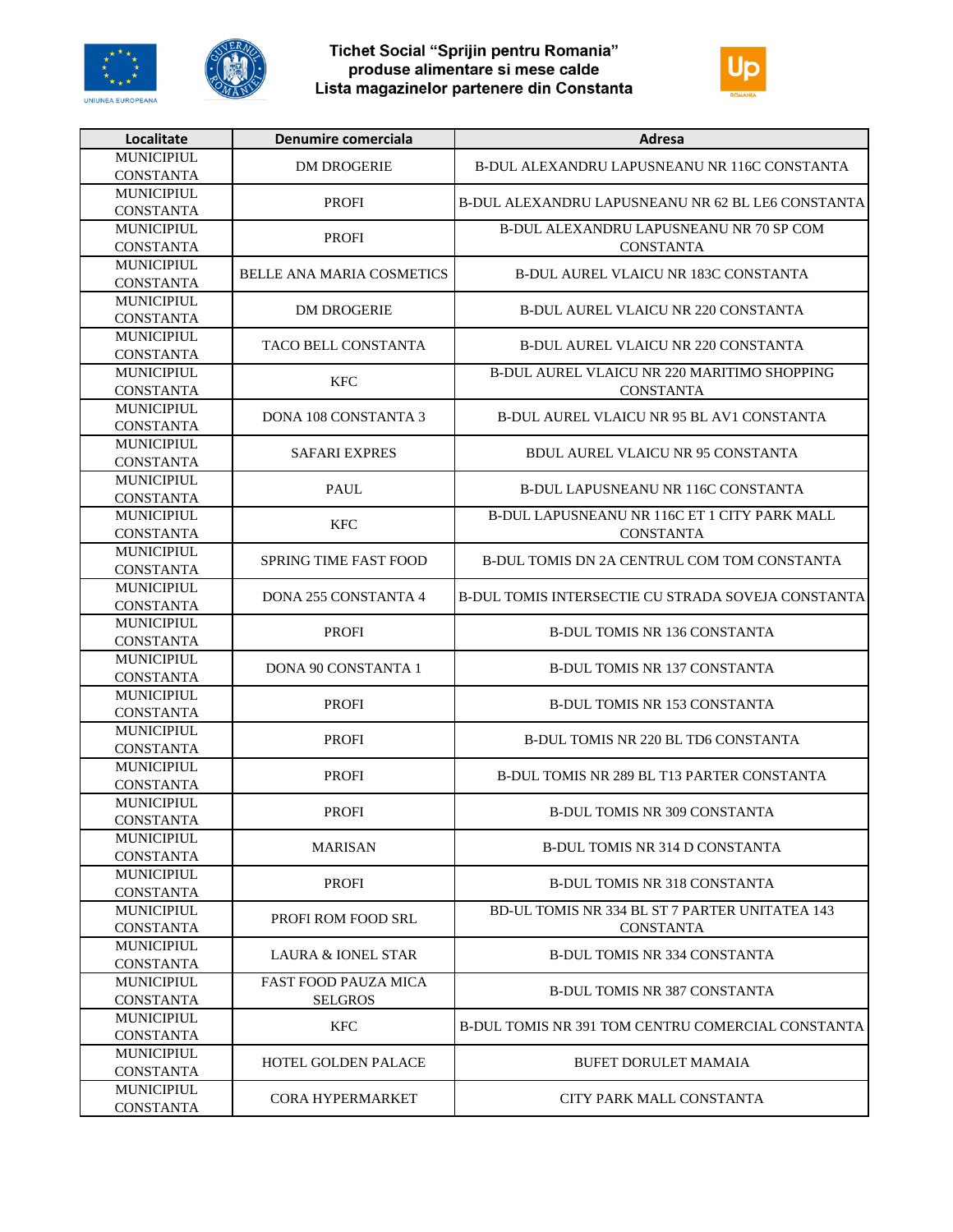





| Localitate                            | Denumire comerciala      | Adresa                                             |
|---------------------------------------|--------------------------|----------------------------------------------------|
| <b>MUNICIPIUL</b>                     | DAMAR TACO               | COMPLEX TOMIS III CONSTANTA                        |
| <b>CONSTANTA</b>                      |                          |                                                    |
| <b>MUNICIPIUL</b>                     | <b>TECO SANTIS</b>       | CONSTANTEI 75A CONSTANTA                           |
| <b>CONSTANTA</b>                      |                          |                                                    |
| <b>MUNICIPIUL</b>                     | TEN VICTORY              | DOTARE PLAJA TOMIS PENSIUNEA VICTORY MAMAIA        |
| <b>CONSTANTA</b>                      |                          |                                                    |
| <b>MUNICIPIUL</b>                     |                          |                                                    |
| <b>CONSTANTA</b>                      | <b>HOTEL VENUS</b>       | HOTEL VENUS MAMAIA                                 |
| <b>MUNICIPIUL</b>                     |                          |                                                    |
| <b>CONSTANTA</b>                      | <b>SAFARI EXPRES</b>     | PIATA CET CONSTANTA                                |
| <b>MUNICIPIUL</b>                     |                          |                                                    |
| <b>CONSTANTA</b>                      | <b>PROFI</b>             | PIATA FARULUI BL PF4 CONSTANTA                     |
| <b>MUNICIPIUL</b>                     |                          |                                                    |
| <b>CONSTANTA</b>                      | <b>SUBLICOM</b>          | PIATA TOMIS NORD CONSTANTA                         |
| <b>MUNICIPIUL</b>                     |                          |                                                    |
| <b>CONSTANTA</b>                      | <b>VLH BAKERY</b>        | PRELUNGIREA CARAMAN NR 2 CONSTANTA                 |
| <b>MUNICIPIUL</b>                     |                          |                                                    |
| <b>CONSTANTA</b>                      | <b>DABO DONER</b>        | SAT VACANTA LOT3 MAMAIA                            |
| MUNICIPIUL                            |                          |                                                    |
| <b>CONSTANTA</b>                      | LA 2 PASI                | SOS CONSTANTEI NR 108A CONSTANTA                   |
| <b>MUNICIPIUL</b>                     |                          |                                                    |
| <b>CONSTANTA</b>                      | <b>MARKET EFORIE SRL</b> | SOS MANGALIEI NR 187 ET P BL 2 SC B AP22 CONSTANTA |
| <b>MUNICIPIUL</b>                     |                          |                                                    |
| <b>CONSTANTA</b>                      | PENNY MARKET             | SOS MANGALIEI NR 84 CONSTANTA                      |
| <b>MUNICIPIUL</b>                     |                          |                                                    |
| <b>CONSTANTA</b>                      | <b>NEW LOOK</b>          | SRT BABA NOVAC NR 43 CONSTANTA                     |
| <b>MUNICIPIUL</b>                     |                          |                                                    |
| <b>CONSTANTA</b>                      | <b>SORIDAN PRO</b>       | STR 1 MAI NR 126 CONSTANTA                         |
| <b>MUNICIPIUL</b>                     |                          |                                                    |
| <b>CONSTANTA</b>                      | <b>SUBWAY FAST FOOD</b>  | STR ALEXANDRU LAPUSNEANU NR 116 C CONSTANTA        |
| <b>MUNICIPIUL</b>                     |                          |                                                    |
| <b>CONSTANTA</b>                      | <b>MIHAIL IMPEX</b>      | STR ARCULUI NR 22 CONSTANTA                        |
| <b>MUNICIPIUL</b>                     |                          |                                                    |
| <b>CONSTANTA</b>                      | <b>PROFI</b>             | STR ARCULUI NR 22 PARTER UNITATEA NR 90 CONSTANTA  |
| <b>MUNICIPIUL</b>                     |                          |                                                    |
|                                       | <b>SORIDAN PRO</b>       | STR AUREL VLAICU NR 100 CONSTANTA                  |
| <b>CONSTANTA</b><br><b>MUNICIPIUL</b> |                          |                                                    |
| <b>CONSTANTA</b>                      | PENNY MARKET             | STR AUREL VLAICU NR 282 CONSTANTA                  |
|                                       |                          |                                                    |
| <b>MUNICIPIUL</b><br><b>CONSTANTA</b> | <b>PROFI</b>             | STR BADEA CARTAN NR 14 CONSTANTA                   |
|                                       |                          |                                                    |
| <b>MUNICIPIUL</b>                     | ELEN LAWR BIL            | STR BRATIANU NR 118 CONSTANTA                      |
| <b>CONSTANTA</b>                      |                          |                                                    |
| <b>MUNICIPIUL</b><br><b>CONSTANTA</b> | <b>ELEN LAWR BIL</b>     | STR BRATIANU NR 128 CONSTANTA                      |
|                                       |                          |                                                    |
| <b>MUNICIPIUL</b>                     | <b>ELEN LAWR BIL</b>     | STR BRATIANU NR 176 CONSTANTA                      |
| <b>CONSTANTA</b>                      |                          |                                                    |
| <b>MUNICIPIUL</b>                     | DONA 52 CONSTANTA 7      | STR BRIZEI NR 22A CONSTANTA                        |
| <b>CONSTANTA</b>                      |                          |                                                    |
| <b>MUNICIPIUL</b>                     | <b>ANA &amp; CORNEL</b>  | STR BRIZEI NR 3C CONSTANTA                         |
| <b>CONSTANTA</b>                      |                          |                                                    |
| <b>MUNICIPIUL</b>                     | DONA 351 CONSTANTA 9     | STR CISMELEI NR 8 BL B6 PARTER CONSTANTA           |
| <b>CONSTANTA</b>                      |                          |                                                    |
| <b>MUNICIPIUL</b>                     | <b>MIHAIL IMPEX</b>      | STR COMARNIC NR 72 CONSTANTA                       |
| <b>CONSTANTA</b>                      |                          |                                                    |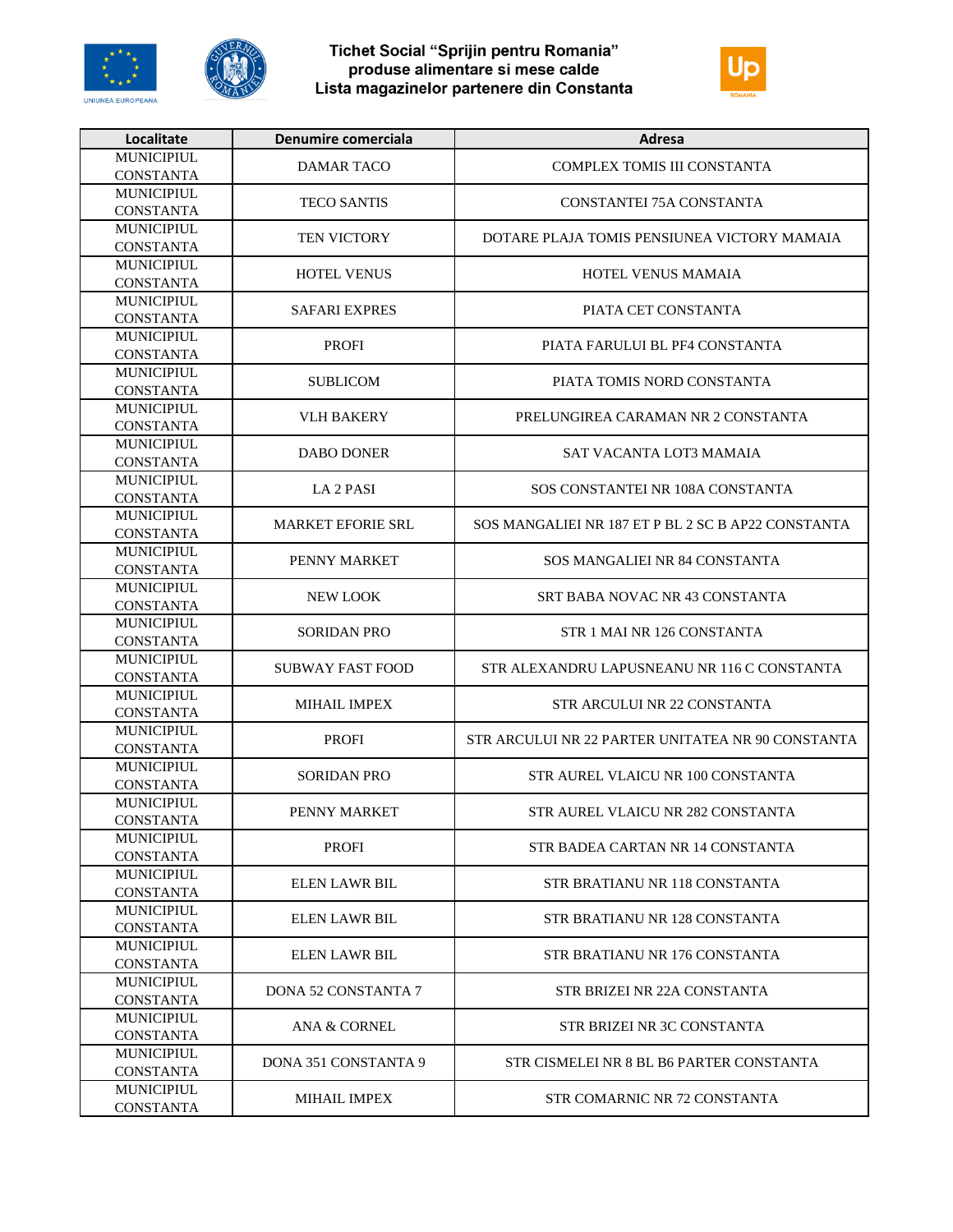





| Localitate                            | Denumire comerciala          | Adresa                                               |
|---------------------------------------|------------------------------|------------------------------------------------------|
| <b>MUNICIPIUL</b>                     | <b>PROFI</b>                 | STR CONSTANTIN BADESCU NR 23 CONSTANTA               |
| <b>CONSTANTA</b>                      |                              |                                                      |
| <b>MUNICIPIUL</b>                     | <b>CORA</b>                  | STR CUMPENEI NR 2 CONSTANTA                          |
| <b>CONSTANTA</b>                      |                              |                                                      |
| <b>MUNICIPIUL</b>                     | DOCTORUL NATURII             | STR CUMPENEI NR 2 CONSTANTA                          |
| <b>CONSTANTA</b>                      |                              |                                                      |
| <b>MUNICIPIUL</b>                     | ROMANIA HYPERMARCHE SA       | STR CUMPENEI NR 2 CONSTANTA                          |
| <b>CONSTANTA</b>                      |                              |                                                      |
| <b>MUNICIPIUL</b>                     | <b>PROFI</b>                 | STR CUTEZATORII NR 4 BL BI IV2 PARTER UNITATEA NR 66 |
| <b>CONSTANTA</b><br><b>MUNICIPIUL</b> |                              | <b>CONSTANTA</b>                                     |
| <b>CONSTANTA</b>                      | ANA SOFIA NINA               | STR DEMOCRATIEI NR 75 CONSTANTA                      |
| <b>MUNICIPIUL</b>                     |                              |                                                      |
| <b>CONSTANTA</b>                      | <b>PROFI</b>                 | STR DEZROBIRII NR 118 BL IS5 SC C PARTER CONSTANTA   |
| <b>MUNICIPIUL</b>                     |                              |                                                      |
| <b>CONSTANTA</b>                      | ANDA                         | STR DEZROBIRII NR 141 CONSTANTA                      |
| <b>MUNICIPIUL</b>                     |                              |                                                      |
| <b>CONSTANTA</b>                      | <b>PROFI</b>                 | STR DISPENSARULUI NR 18 CONSTANTA                    |
| <b>MUNICIPIUL</b>                     |                              |                                                      |
| <b>CONSTANTA</b>                      | <b>GEORGIS INTERNATIONAL</b> | STR DUMITRU MARINESCU NR 32 CONSTANTA                |
| <b>MUNICIPIUL</b>                     | <b>PROFI</b>                 | STR EGRETEI NR 16 CONSTANTA                          |
| <b>CONSTANTA</b>                      |                              |                                                      |
| <b>MUNICIPIUL</b>                     | <b>SORIDAN PRO</b>           | STR ELIBERARII NR 24 CONSTANTA                       |
| <b>CONSTANTA</b>                      |                              |                                                      |
| <b>MUNICIPIUL</b>                     | <b>PROFI</b>                 | STR ELIBERARII, NR.10, BLOC I, PARTER CONSTANTA      |
| <b>CONSTANTA</b>                      |                              |                                                      |
| <b>MUNICIPIUL</b>                     | <b>GIOVANNI ALIMENTARA</b>   | STR FAGETULUI BL 517 CONSTANTA                       |
| <b>CONSTANTA</b><br><b>MUNICIPIUL</b> |                              |                                                      |
| <b>CONSTANTA</b>                      | <b>PROFI</b>                 | STR FAGETULUI NR 142 BL ST8 CONSTANTA                |
| <b>MUNICIPIUL</b>                     |                              |                                                      |
| <b>CONSTANTA</b>                      | <b>MARISAN</b>               | STR GAROFITEI NR 24B PIATA AGRO BALADA CONSTANTA     |
| <b>MUNICIPIUL</b>                     |                              | STR GHEORGHE MARINESCU NR 56F BLOC NOUPARTER         |
| <b>CONSTANTA</b>                      | <b>RADMARCON</b>             | <b>CONSTANTA</b>                                     |
| <b>MUNICIPIUL</b>                     |                              |                                                      |
| <b>CONSTANTA</b>                      | <b>ANA &amp; CORNEL</b>      | STR GRIVITEI NR 32 CONSTANTA                         |
| <b>MUNICIPIUL</b>                     | PENNY MARKET                 | STR I L CARAGIALE CU STR ELIBERARII LOT 1 CONSTANTA  |
| <b>CONSTANTA</b>                      |                              |                                                      |
| <b>MUNICIPIUL</b>                     | <b>PROFI</b>                 | STR I L CARAGIALE NR 14 CONSTANTA                    |
| <b>CONSTANTA</b>                      |                              |                                                      |
| <b>MUNICIPIUL</b>                     | <b>VIVAL SERV</b>            | STR I L CARAGIALE NR 36 CONSTANTA                    |
| <b>CONSTANTA</b>                      |                              |                                                      |
| <b>MUNICIPIUL</b>                     | <b>PROFI</b>                 | STR I L CARAGIALE NR 4 BL L118B CONSTANTA            |
| <b>CONSTANTA</b>                      |                              |                                                      |
| <b>MUNICIPIUL</b><br><b>CONSTANTA</b> | <b>MIA THEO</b>              | STR IC BRATIANU 176 CONSTANTA                        |
| <b>MUNICIPIUL</b>                     |                              |                                                      |
| <b>CONSTANTA</b>                      | <b>ALIMTEX</b>               | STR INTERIOARA NR 2 CONSTANTA                        |
| <b>MUNICIPIUL</b>                     |                              |                                                      |
| <b>CONSTANTA</b>                      | FIRST PIZZA LITORAL          | STR ION LUCA CARAGIALE NR 4 CONSTANTA                |
| <b>MUNICIPIUL</b>                     |                              |                                                      |
| <b>CONSTANTA</b>                      | <b>MARISAN</b>               | STR ION ROATA NR 3 PIATA BRICK SP 13 CONSTANTA       |
| <b>MUNICIPIUL</b>                     | <b>PROFI</b>                 |                                                      |
| <b>CONSTANTA</b>                      |                              | STR LILIACULUI NR 1 CONSTANTA                        |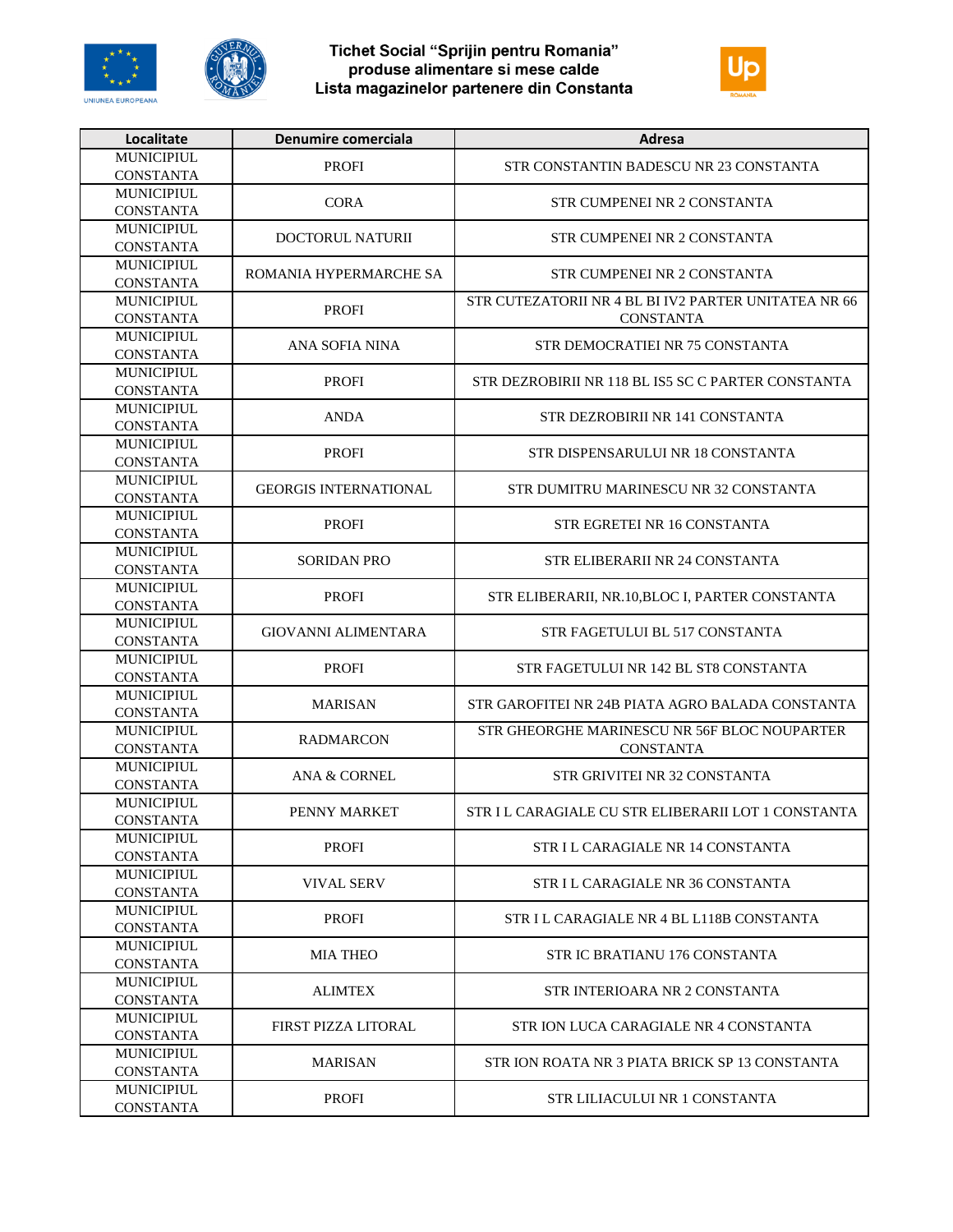





| Localitate        | Denumire comerciala           | Adresa                                          |
|-------------------|-------------------------------|-------------------------------------------------|
| <b>MUNICIPIUL</b> | NICOVAL STAR                  | STR LT GHEORGHE BURICESCU NR 16 CONSTANTA       |
| <b>CONSTANTA</b>  |                               |                                                 |
| <b>MUNICIPIUL</b> | <b>SUBLICOM</b>               | STR LUNTRASULUI NR 6 CONSTANTA                  |
| <b>CONSTANTA</b>  |                               |                                                 |
| <b>MUNICIPIUL</b> | <b>ADIVIN</b>                 | STR LUPTATORI NR 10 CONSTANTA                   |
| <b>CONSTANTA</b>  |                               |                                                 |
| <b>MUNICIPIUL</b> | <b>ADIVIN</b>                 | STR LUPTATORI NR 14 CONSTANTA                   |
| <b>CONSTANTA</b>  |                               |                                                 |
| <b>MUNICIPIUL</b> | <b>CRISTIM</b>                | STR MANGALIA NR 84 CONSTANTA                    |
| <b>CONSTANTA</b>  |                               |                                                 |
| <b>MUNICIPIUL</b> | <b>PROFI</b>                  | STR MANGALIEI NR 76 CONSTANTA                   |
| <b>CONSTANTA</b>  |                               |                                                 |
| <b>MUNICIPIUL</b> | PANALBI ACTIV                 | STR MERISOR NR 130A CONSTANTA                   |
| <b>CONSTANTA</b>  |                               |                                                 |
| <b>MUNICIPIUL</b> | <b>GALAX NOVA</b>             | STR MICSUNELELOR NR 10 CONSTANTA                |
| <b>CONSTANTA</b>  |                               |                                                 |
| <b>MUNICIPIUL</b> | <b>PROFI</b>                  | STR MIHAILEANU PIATA GRIVITEI CONSTANTA         |
| <b>CONSTANTA</b>  |                               |                                                 |
| <b>MUNICIPIUL</b> | <b>PROFI</b>                  | STR MIRCEA CEL BATRAN NR 144 CONSTANTA          |
| <b>CONSTANTA</b>  |                               |                                                 |
| <b>MUNICIPIUL</b> | <b>ELIF MARKET</b>            | STR MIRCEA CEL BATRAN NR 146 CONSTANTA          |
| <b>CONSTANTA</b>  |                               |                                                 |
| <b>MUNICIPIUL</b> | <b>MKN MINI MARKET</b>        | STR MIRCEA CEL BATRAN NR 94 CONSTANTA           |
| <b>CONSTANTA</b>  |                               |                                                 |
| <b>MUNICIPIUL</b> | <b>PROFI</b>                  | STR MIRCEA CEL BATRAN NR 94 CONSTANTA           |
| <b>CONSTANTA</b>  |                               |                                                 |
| <b>MUNICIPIUL</b> | <b>NEA MARIN MARKET</b>       | STR MURGULUI NR 79 CONSTANTA                    |
| <b>CONSTANTA</b>  |                               |                                                 |
| <b>MUNICIPIUL</b> | <b>CUISINE CHEF</b>           | STR NICOLAE IORGA NR 32-34 CONSTANTA            |
| <b>CONSTANTA</b>  |                               |                                                 |
| <b>MUNICIPIUL</b> | <b>LA DOI PASI</b>            | STR PALAS NR 10 BL C CONSTANTA                  |
| <b>CONSTANTA</b>  |                               |                                                 |
| <b>MUNICIPIUL</b> | <b>PROFI</b>                  | STR PIATA CHILIEI NR 6 CONSTANTA                |
| <b>CONSTANTA</b>  |                               |                                                 |
| <b>MUNICIPIUL</b> | <b>PROFI</b>                  | STR PRELUNGIREA CARAIMAN NR 4A CONSTANTA        |
| <b>CONSTANTA</b>  |                               |                                                 |
| <b>MUNICIPIUL</b> | <b>SAFARI EXPRES</b>          | STR PRELUNGIREA LILIACULUI KM 4-5 CONSTANTA     |
| <b>CONSTANTA</b>  |                               |                                                 |
| <b>MUNICIPIUL</b> | <b>SAFARI EXPRES</b>          | STR PRELUNGIREA LILIACULUI NR 1 CONSTANTA       |
| <b>CONSTANTA</b>  |                               |                                                 |
| <b>MUNICIPIUL</b> | <b>SAFARI EXPRES</b>          | STR PRELUNGIREA LILIACULUI NR 2 CONSTANTA       |
| <b>CONSTANTA</b>  |                               |                                                 |
| <b>MUNICIPIUL</b> | <b>HOTEL SOLEA BEACH</b>      | STR PRINCIPALA FN MAGAZINE D3 SIRENA 1-2 MAMAIA |
| <b>CONSTANTA</b>  |                               |                                                 |
| <b>MUNICIPIUL</b> | HOREST LIDO MAR SRL           | STR PRINCIPALA FN MAMAIA                        |
| <b>CONSTANTA</b>  |                               |                                                 |
| <b>MUNICIPIUL</b> | <b>DONA 153 CONSTANTA 2</b>   | STR SOVEJA 17 NR 64A, CONSTANTA                 |
| <b>CONSTANTA</b>  |                               |                                                 |
| <b>MUNICIPIUL</b> | CRIS & NICU LEGFRUCT          | STR SOVEJA FN PIATA TOMIS III CONSTANTA         |
| <b>CONSTANTA</b>  |                               |                                                 |
| <b>MUNICIPIUL</b> | <b>LAURA &amp; IONEL STAR</b> | STR SOVEJA NR 104 CONSTANTA                     |
| <b>CONSTANTA</b>  |                               |                                                 |
| MUNICIPIUL        | PILISTERA MARKET              | STR SOVEJA NR 104 CONSTANTA                     |
| <b>CONSTANTA</b>  |                               |                                                 |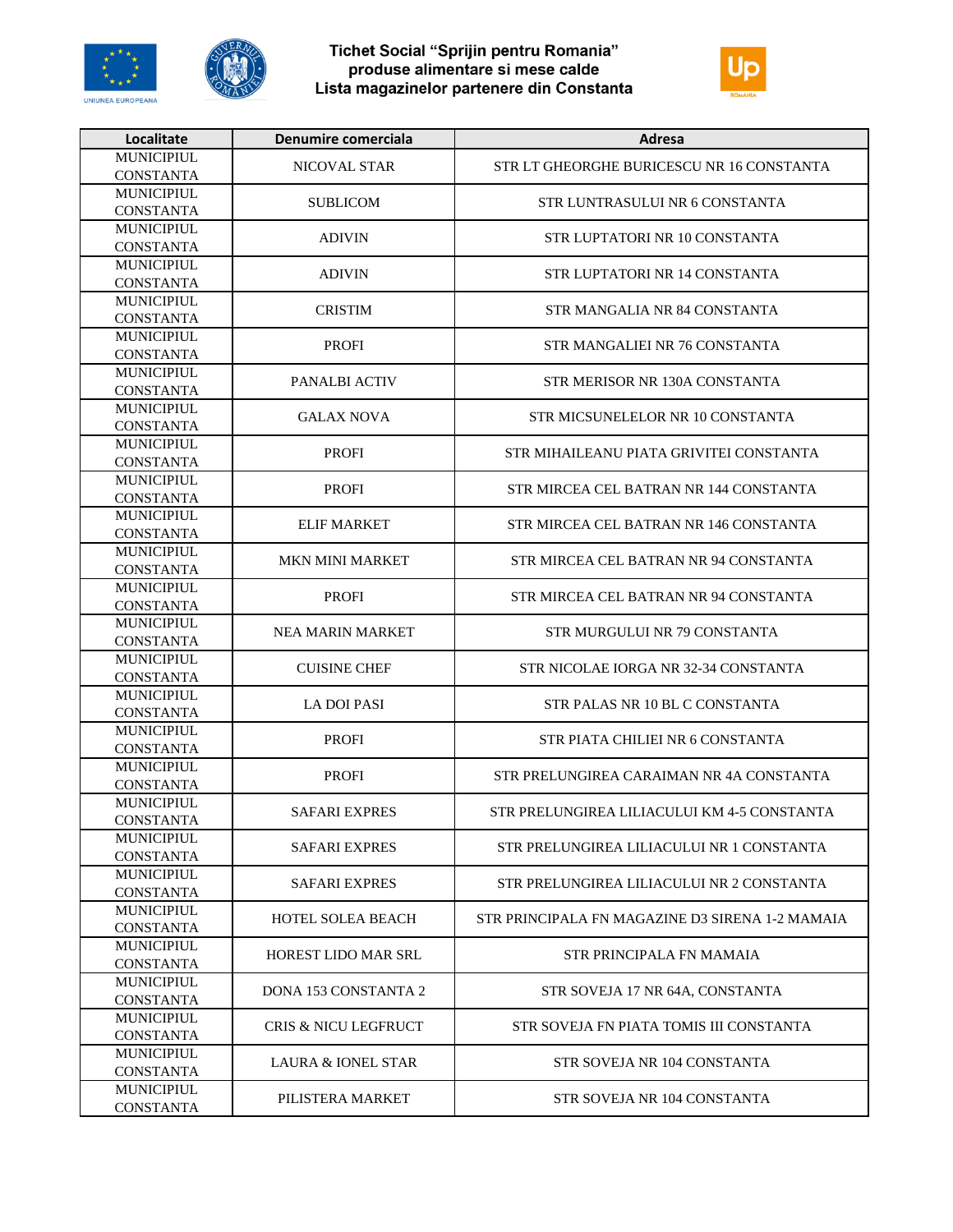





| Localitate                            | Denumire comerciala         | Adresa                                              |
|---------------------------------------|-----------------------------|-----------------------------------------------------|
| <b>MUNICIPIUL</b>                     | <b>PROFI</b>                | STR SOVEJA NR 54 CONSTANTA                          |
| <b>CONSTANTA</b>                      |                             |                                                     |
| <b>MUNICIPIUL</b>                     | <b>CARMANGERIE</b>          | STR SOVEJA PIATA TOMIS III CONSTANTA                |
| <b>CONSTANTA</b>                      |                             |                                                     |
| MUNICIPIUL                            | <b>PHD</b>                  | STR STEFAN CEL MARE NR 36-40 TOMIS MALL CONSTANTA   |
| <b>CONSTANTA</b>                      |                             |                                                     |
| <b>MUNICIPIUL</b>                     | <b>PENTO</b>                | STR STEFAN MIHAILEANU NR 15 CONSTANTA               |
| <b>CONSTANTA</b>                      |                             |                                                     |
| <b>MUNICIPIUL</b>                     | <b>GEANINA ALIMENTARA</b>   | STR SUCEVEI NR 5 CONSTANTA                          |
| <b>CONSTANTA</b><br><b>MUNICIPIUL</b> |                             |                                                     |
| <b>CONSTANTA</b>                      | <b>ADELINA</b>              | STR TIMONEI NR 10 BL B1 CONSTANTA                   |
| MUNICIPIUL                            |                             |                                                     |
| <b>CONSTANTA</b>                      | WHITE INN COSTINESTI        | STR TINERETULUI NR 52 CONSTANTA                     |
| MUNICIPIUL                            |                             |                                                     |
| <b>CONSTANTA</b>                      | <b>DONA 67 CONSTANTA 8</b>  | STR TITUS BUDAC NR 4 LOT 1 C1 PARTER CONSTANTA      |
| <b>MUNICIPIUL</b>                     |                             |                                                     |
| <b>CONSTANTA</b>                      | PRAVALIA CU MERINDE         | STR TOMIS NR 309 CONSTANTA                          |
| MUNICIPIUL                            |                             |                                                     |
| <b>CONSTANTA</b>                      | <b>MALESS 21 CXA</b>        | STR TROTUS NR 18 CONSTANTA                          |
| <b>MUNICIPIUL</b>                     | <b>DONA 186 CONSTANTA 6</b> | STR UNIRII NR 70 BL D PARTER CONSTANTA              |
| <b>CONSTANTA</b>                      |                             |                                                     |
| <b>MUNICIPIUL</b>                     | <b>DELSO TOP MARKET</b>     | STR UNIRII NR 70 CONSTANTA                          |
| <b>CONSTANTA</b>                      |                             |                                                     |
| <b>MUNICIPIUL</b>                     | <b>PROFI</b>                | STR UNIRII NR 70 CONSTANTA                          |
| <b>CONSTANTA</b>                      |                             |                                                     |
| <b>MUNICIPIUL</b>                     | CASA BRANCOVENEASCA         | STR VASILE LUPU NR 43-45 CONSTANTA                  |
| <b>CONSTANTA</b>                      |                             |                                                     |
| MUNICIPIUL                            | PROFI                       | STR VERONA NR 4 COLT CU B-DUL TOMIS NR425 CONSTANTA |
| <b>CONSTANTA</b>                      |                             |                                                     |
| MUNICIPIUL                            | <b>PENTO</b>                | STR ZEFIRULUI NR 14A CONSTANTA                      |
| <b>CONSTANTA</b><br><b>MUNICIPIUL</b> |                             |                                                     |
| <b>CONSTANTA</b>                      | <b>PROFI</b>                | STR ZORELELOR NR 67-69 CONSTANTA                    |
| <b>MUNICIPIUL</b>                     |                             |                                                     |
| <b>CONSTANTA</b>                      | <b>PATI TRIO</b>            | STR. ALBATROSULUI 4 BL: AV23 CONSTANTA              |
| <b>MUNICIPIUL</b>                     |                             |                                                     |
| <b>CONSTANTA</b>                      | <b>CARMANGERIE</b>          | UNIRII 37B CONSTANTA                                |
| <b>MUNICIPIUL</b>                     |                             |                                                     |
| <b>CONSTANTA</b>                      | <b>IRINA SHOP</b>           | VIILOR 49 CONSTANTA                                 |
| <b>MUNICIPIUL</b>                     | DABO DONER                  | ZONA CAZINO TERASA MAMAIA                           |
| <b>CONSTANTA</b>                      |                             |                                                     |
| <b>MUNICIPIUL</b>                     | <b>ANA &amp; CORNEL</b>     | B-DUL 1 DECEMBRIE 1918 NR 33-35 MANGALIA            |
| <b>MANGALIA</b>                       |                             |                                                     |
| <b>MUNICIPIUL</b>                     | <b>LAZY LOUNGE</b>          | PE DIGUL DE NORD PLAJA CONSTRUCTIE CORABIE          |
| MANGALIA                              |                             | MANGALIA                                            |
| <b>MUNICIPIUL</b>                     | RESTAURANT LA ARDELENI      | SAT VACANTA DUNAREA SATURN NR 25 SATURN             |
| MANGALIA<br><b>MUNICIPIUL</b>         |                             |                                                     |
| <b>MANGALIA</b>                       | <b>CRACIUN</b>              | SOS CONSTANTEI NR 1 BL M PARTER MANGALIA            |
| <b>MUNICIPIUL</b>                     | LINIE DE AUTOSERVIRE        |                                                     |
| MANGALIA                              | <b>NORDIANA</b>             | SOS CONSTANTEI NR 57C MANGALIA                      |
| <b>MUNICIPIUL</b>                     |                             |                                                     |
| <b>MANGALIA</b>                       | HOTEL SPRING HOLIDAY        | STR ALEEA PLOPILOR FN NEPTUN                        |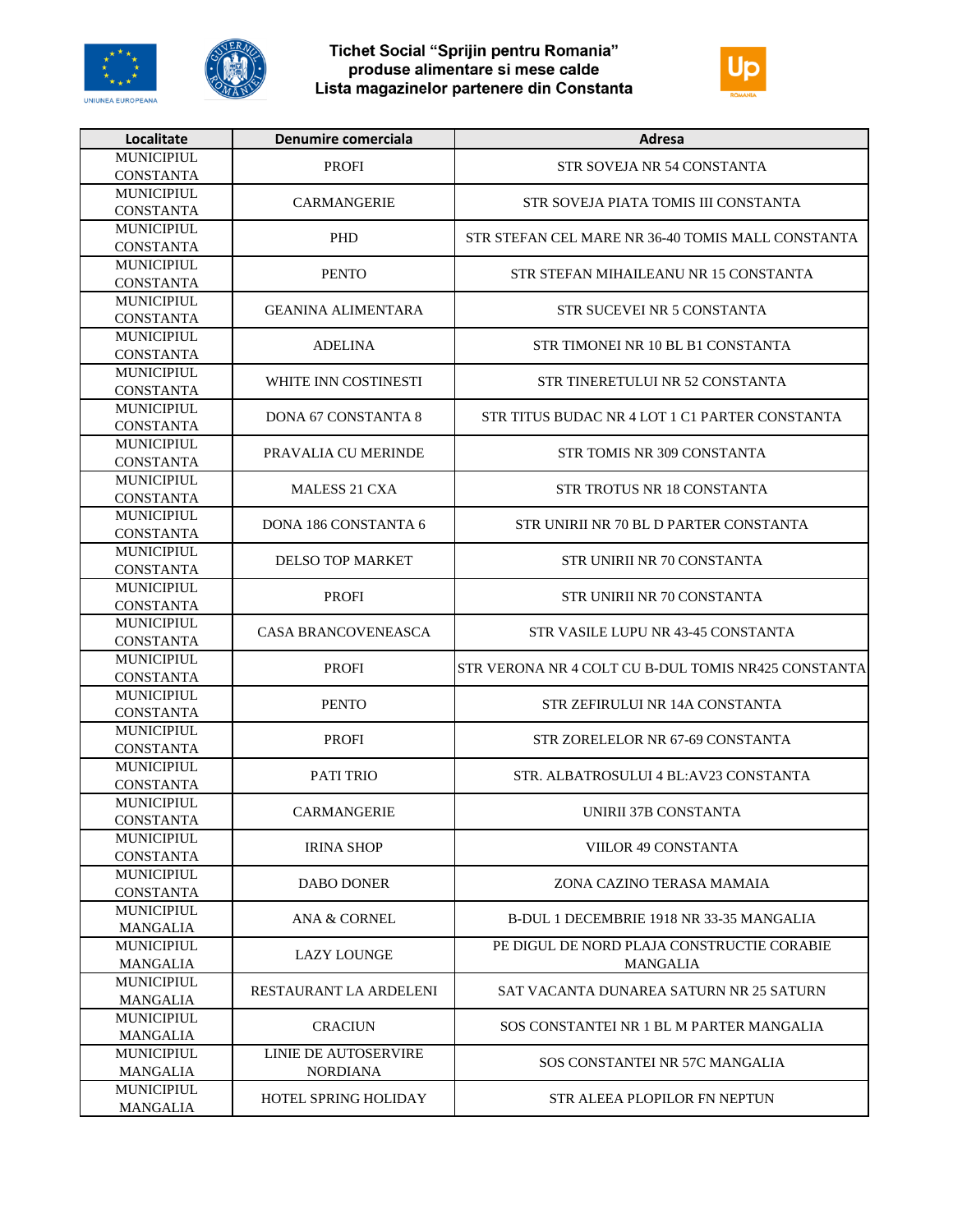





| Localitate                           | Denumire comerciala          | <b>Adresa</b>                                   |
|--------------------------------------|------------------------------|-------------------------------------------------|
| <b>MUNICIPIUL</b>                    | <b>DAYTONA BEACH</b>         | <b>STR FALEZA NR 1 NEPTUN</b>                   |
| <b>MANGALIA</b>                      |                              |                                                 |
| <b>MUNICIPIUL</b>                    | RESTAURANTUL BALI            | <b>STR FALEZA NR 4 NEPTUN</b>                   |
| <b>MANGALIA</b>                      | <b>RESTROBAR</b>             |                                                 |
| <b>MUNICIPIUL</b>                    | <b>MARKET AGP</b>            | STR GALA GALACTION NR 45 JUPITER                |
| <b>MANGALIA</b>                      |                              |                                                 |
| <b>MUNICIPIUL</b>                    | <b>TERASA MIHAELA</b>        | STR GREEN PORT NR 19 STATIUNEA SATURN BAZAR PNP |
| <b>MANGALIA</b><br><b>MUNICIPIUL</b> |                              | <b>MANGALIA</b>                                 |
| <b>MANGALIA</b>                      | <b>ADEBEBE DIVISION</b>      | STR GREENPORT NR 17 SATURN                      |
| <b>MUNICIPIUL</b>                    |                              |                                                 |
| <b>MANGALIA</b>                      | <b>VENDOR COMP</b>           | STR MATEI BASARAB NR 29 MANGALIA                |
| <b>MUNICIPIUL</b>                    |                              |                                                 |
| <b>MANGALIA</b>                      | AUREX MAGAZIN ALIMENTAR      | STR NICOLAE IORGA FN VENUS                      |
| <b>MUNICIPIUL</b>                    |                              |                                                 |
| <b>MANGALIA</b>                      | <b>HOTEL AFRODITA</b>        | STR NICOLAE IORGA NR 32 VENUS                   |
| <b>MUNICIPIUL</b>                    |                              |                                                 |
| MANGALIA                             | <b>MELLY S HAUS</b>          | STR OITUZ NR 64 MANGALIA                        |
| <b>MUNICIPIUL</b>                    | PENNY MARKET                 | STR OITUZ NR 81 MANGALIA                        |
| <b>MANGALIA</b>                      |                              |                                                 |
| MUNICIPIUL                           | <b>SPRING TIME FAST FOOD</b> | STR PLOPILOR NEPTUN RESTAURANT SEZONIER NEPTUN  |
| <b>MANGALIA</b>                      |                              |                                                 |
| <b>MUNICIPIUL</b>                    | <b>FILSAM</b>                | STR PORTULUI FN MANGALIA                        |
| <b>MANGALIA</b>                      |                              |                                                 |
| <b>MUNICIPIUL</b>                    | RESTRAURANT LA BABUSCA       | STR PORTULUI NR 17 MANGALIA                     |
| <b>MANGALIA</b>                      |                              |                                                 |
| <b>MUNICIPIUL</b>                    | PENNY MARKET                 | STR PORTULUI NR 50 MANGALIA                     |
| <b>MANGALIA</b><br><b>MUNICIPIUL</b> |                              |                                                 |
|                                      | <b>LA PLAGE</b>              | STR PORTULUI NR 65 MANGALIA                     |
| <b>MANGALIA</b><br><b>MUNICIPIUL</b> |                              |                                                 |
| <b>MANGALIA</b>                      | TEMEREL ELENA                | STR PORTULUI NR P2 MANGALIA                     |
| <b>MUNICIPIUL</b>                    |                              |                                                 |
| <b>MANGALIA</b>                      | <b>CAMPING PALACE VENUS</b>  | STR PRINCIPESA ELENA NR 5 POPAS VENUS MANGALIA  |
| <b>MUNICIPIUL</b>                    |                              |                                                 |
| <b>MANGALIA</b>                      | <b>PROFI</b>                 | STR ROZELOR BL C18 MANGALIA                     |
| <b>MUNICIPIUL</b>                    |                              |                                                 |
| <b>MANGALIA</b>                      | <b>GEOMATY DIVERS</b>        | STR SIRENEI NR 11 BL E8 MANGALIA                |
| <b>MUNICIPIUL</b>                    | <b>PROFI</b>                 | STR STEFAN CEL MARE NR 18 MANGALIA              |
| <b>MANGALIA</b>                      |                              |                                                 |
| <b>MUNICIPIUL</b>                    | <b>INISOR 2</b>              | STR T S SAVEANU NR 5 BL B6 MANGALIA             |
| <b>MANGALIA</b>                      |                              |                                                 |
| <b>MUNICIPIUL</b>                    | SUPERMARKET NEPTUN           | STR TRANDAFIRILOR 15B NEPTUN                    |
| <b>MANGALIA</b>                      |                              |                                                 |
| <b>MUNICIPIUL</b>                    | <b>ANA &amp; CORNEL</b>      | STR VASILE ALECSANDRI NR 5 MANGALIA             |
| <b>MANGALIA</b><br>MUNICIPIUL.       |                              |                                                 |
| MEDGIDIA                             | <b>CARMANGERIE</b>           | ION CREANGA 11D MEDGIDIA                        |
| <b>MUNICIPIUL</b>                    |                              |                                                 |
| MEDGIDIA                             | BACANIA LUI BOGDAN           | RAHOVEI 51 MEDGIDIA                             |
| <b>MUNICIPIUL</b>                    |                              |                                                 |
| MEDGIDIA                             | <b>PROFI</b>                 | STR CASTANELOR BL 32 MEDGIDIA                   |
| <b>MUNICIPIUL</b>                    |                              | STR CONSTANTIN GOLEA NR 4 MEDGIDIA              |
| <b>MEDGIDIA</b>                      | <b>DAMAR TACO</b>            |                                                 |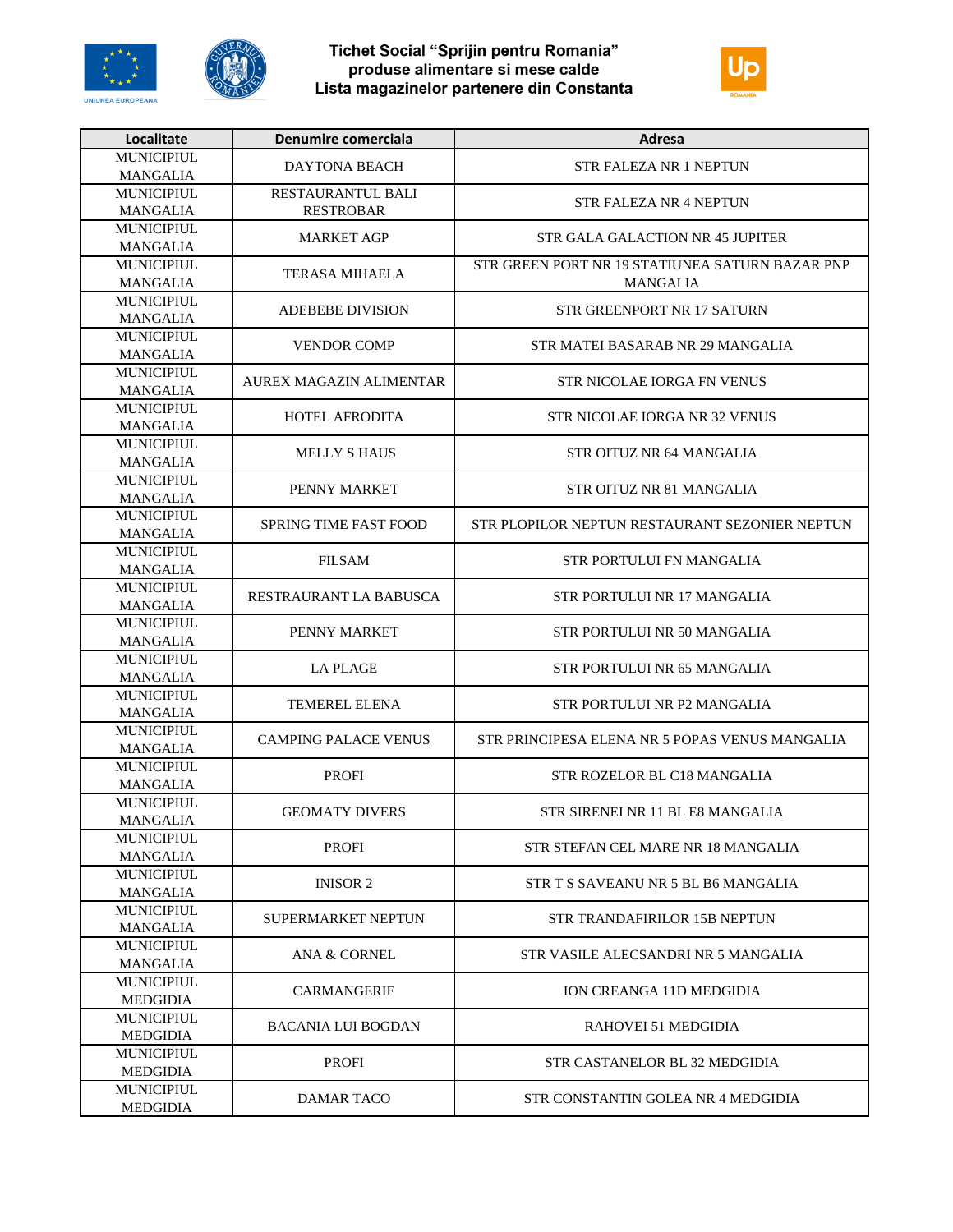





| <b>MUNICIPIUL</b><br>PROJECT CONSTRUCT MURAT<br>STR C-TIN GOLEA NR 2 MEDGIDIA<br><b>MEDGIDIA</b><br>MUNICIPIUL<br><b>PENTO</b><br>STR DEZROBIRII FN MEDGIDIA<br><b>MEDGIDIA</b><br><b>MUNICIPIUL</b><br><b>MARISAN</b><br><b>STR DEZROBIRII MEDGIDIA</b><br><b>MEDGIDIA</b><br><b>MUNICIPIUL</b><br><b>DAMAR TACO</b><br>STR DEZROBIRII PIATA NORD MEDGIDIA<br><b>MEDGIDIA</b><br><b>MUNICIPIUL</b><br><b>ROMSAV COMEXIM</b><br>STR DUNARII NR 25 MEDGIDIA<br><b>MEDGIDIA</b><br><b>MUNICIPIUL</b><br><b>ANA &amp; CORNEL</b><br>STR INDEPENDENTEI FN MEDGIDIA<br><b>MEDGIDIA</b><br><b>MUNICIPIUL</b><br><b>PENTO</b><br>STR INDEPENDENTEI NR 53 MEDGIDIA<br><b>MEDGIDIA</b><br><b>MUNICIPIUL</b><br>PENNY MARKET<br>STR INDEPENDENTEI NR 60 MEDGIDIA<br><b>MEDGIDIA</b><br><b>MUNICIPIUL</b><br><b>FOISOR</b><br>STR INDEPENDENTEI NR 65 MEDGIDIA<br>MEDGIDIA<br><b>MUNICIPIUL</b><br><b>PENTO</b><br>STR INDEPENDENTEI NR 81 MEDGIDIA<br><b>MEDGIDIA</b><br><b>MUNICIPIUL</b><br><b>PROFI</b><br>STR INDEPENDENTEI NR 9 MEDGIDIA<br><b>MEDGIDIA</b><br><b>MUNICIPIUL</b><br><b>DONA 349 MEDGIDIA</b><br>STR JON CREANGA NR 18C MEDGIDIA<br><b>MEDGIDIA</b><br><b>MUNICIPIUL</b><br><b>PENTO</b><br>STR LUPENI STATIE BUS MEDGIDIA<br><b>MEDGIDIA</b><br><b>MUNICIPIUL</b><br><b>MARISAN</b><br>STR PIETEI NR 1 MEDGIDIA<br><b>MEDGIDIA</b><br><b>MUNICIPIUL</b><br>ROMSAV COMEXIM<br>STR POPORULUI NR 1 MEDGIDIA<br><b>MEDGIDIA</b><br><b>MUNICIPIUL</b><br><b>PROFI</b><br>STR POPORULUI NR 60A MEDGIDIA<br><b>MEDGIDIA</b><br><b>MUNICIPIUL</b><br><b>MINI MARKET FOISOR</b><br>STR REPUBLICII BL A1 MEDGIDIA<br><b>MEDGIDIA</b><br><b>MUNICIPIUL</b><br><b>FOISOR COM SRL</b><br>STR REPUBLICII BL G1 MEDGIDIA<br><b>MEDGIDIA</b><br>MUNICIPIUL<br><b>FOISOR</b><br>STR REPUBLICII NR 18 BL A MEDGIDIA<br><b>MEDGIDIA</b><br><b>MUNICIPIUL</b><br>ANA & CORNEL<br>STR REPUBLICII NR 36 MEDGIDIA<br><b>MEDGIDIA</b><br><b>MUNICIPIUL</b><br><b>PENTO</b><br>STR REPUBLICII ZONA SPITAL MEDGIDIA<br><b>MEDGIDIA</b><br><b>MUNICIPIUL</b><br>STR. TUDOR VLADIMIRESCU NR. 3, LOT 1 SI LOT 2/1/2,<br>PENNY MARKET<br><b>MEDGIDIA</b><br><b>MEDGIDIA</b><br><b>MUNICIPIUL</b><br><b>ANDU TRANS</b><br><b>TEILOR 23 MEDGIDIA</b><br><b>MEDGIDIA</b><br><b>PROFI</b><br><b>MURFATLAR</b><br>ALEEA LILIACULUI NR 5 LOT 1 MURFATLAR<br>COMOSIL AUTO MINIMARKET<br>CALEA BUCURESTI NR 50A BASARABI<br><b>MURFATLAR</b><br>CALEA BUCURESTINR.17B MURFATLAR<br>MURFATLAR<br><b>CLAUDIA REN</b><br><b>MURFATLAR</b><br>FRASINULUI LOT 5 PARTER MURFATLAR<br>CAZACU AUTO SERV S.R.L.<br><b>MURFATLAR</b><br><b>TOTAL MICROMARKET</b><br>STR ION CREANGA NR 1A MURFATLAR<br>MURFATLAR<br><b>MAGAZIN MIXT MURFATLAR</b><br>STR NICOLAE BALCESCU NR 43 MURFATLAR<br><b>MURFATLAR</b><br><b>FLORI 96 ALIMENTARA</b><br>STR NICOLAE IORGA NR 3 MURFATLAR | Localitate      | Denumire comerciala | Adresa                    |
|--------------------------------------------------------------------------------------------------------------------------------------------------------------------------------------------------------------------------------------------------------------------------------------------------------------------------------------------------------------------------------------------------------------------------------------------------------------------------------------------------------------------------------------------------------------------------------------------------------------------------------------------------------------------------------------------------------------------------------------------------------------------------------------------------------------------------------------------------------------------------------------------------------------------------------------------------------------------------------------------------------------------------------------------------------------------------------------------------------------------------------------------------------------------------------------------------------------------------------------------------------------------------------------------------------------------------------------------------------------------------------------------------------------------------------------------------------------------------------------------------------------------------------------------------------------------------------------------------------------------------------------------------------------------------------------------------------------------------------------------------------------------------------------------------------------------------------------------------------------------------------------------------------------------------------------------------------------------------------------------------------------------------------------------------------------------------------------------------------------------------------------------------------------------------------------------------------------------------------------------------------------------------------------------------------------------------------------------------------------------------------------------------------------------------------------------------------------------------------------------------------------------------------------------------------------------------------------------------------------------------------------------------------------------------------------------------------------------------------------------------------------------------------------------------------------------------------------------|-----------------|---------------------|---------------------------|
|                                                                                                                                                                                                                                                                                                                                                                                                                                                                                                                                                                                                                                                                                                                                                                                                                                                                                                                                                                                                                                                                                                                                                                                                                                                                                                                                                                                                                                                                                                                                                                                                                                                                                                                                                                                                                                                                                                                                                                                                                                                                                                                                                                                                                                                                                                                                                                                                                                                                                                                                                                                                                                                                                                                                                                                                                                            |                 |                     |                           |
|                                                                                                                                                                                                                                                                                                                                                                                                                                                                                                                                                                                                                                                                                                                                                                                                                                                                                                                                                                                                                                                                                                                                                                                                                                                                                                                                                                                                                                                                                                                                                                                                                                                                                                                                                                                                                                                                                                                                                                                                                                                                                                                                                                                                                                                                                                                                                                                                                                                                                                                                                                                                                                                                                                                                                                                                                                            |                 |                     |                           |
|                                                                                                                                                                                                                                                                                                                                                                                                                                                                                                                                                                                                                                                                                                                                                                                                                                                                                                                                                                                                                                                                                                                                                                                                                                                                                                                                                                                                                                                                                                                                                                                                                                                                                                                                                                                                                                                                                                                                                                                                                                                                                                                                                                                                                                                                                                                                                                                                                                                                                                                                                                                                                                                                                                                                                                                                                                            |                 |                     |                           |
|                                                                                                                                                                                                                                                                                                                                                                                                                                                                                                                                                                                                                                                                                                                                                                                                                                                                                                                                                                                                                                                                                                                                                                                                                                                                                                                                                                                                                                                                                                                                                                                                                                                                                                                                                                                                                                                                                                                                                                                                                                                                                                                                                                                                                                                                                                                                                                                                                                                                                                                                                                                                                                                                                                                                                                                                                                            |                 |                     |                           |
|                                                                                                                                                                                                                                                                                                                                                                                                                                                                                                                                                                                                                                                                                                                                                                                                                                                                                                                                                                                                                                                                                                                                                                                                                                                                                                                                                                                                                                                                                                                                                                                                                                                                                                                                                                                                                                                                                                                                                                                                                                                                                                                                                                                                                                                                                                                                                                                                                                                                                                                                                                                                                                                                                                                                                                                                                                            |                 |                     |                           |
|                                                                                                                                                                                                                                                                                                                                                                                                                                                                                                                                                                                                                                                                                                                                                                                                                                                                                                                                                                                                                                                                                                                                                                                                                                                                                                                                                                                                                                                                                                                                                                                                                                                                                                                                                                                                                                                                                                                                                                                                                                                                                                                                                                                                                                                                                                                                                                                                                                                                                                                                                                                                                                                                                                                                                                                                                                            |                 |                     |                           |
|                                                                                                                                                                                                                                                                                                                                                                                                                                                                                                                                                                                                                                                                                                                                                                                                                                                                                                                                                                                                                                                                                                                                                                                                                                                                                                                                                                                                                                                                                                                                                                                                                                                                                                                                                                                                                                                                                                                                                                                                                                                                                                                                                                                                                                                                                                                                                                                                                                                                                                                                                                                                                                                                                                                                                                                                                                            |                 |                     |                           |
|                                                                                                                                                                                                                                                                                                                                                                                                                                                                                                                                                                                                                                                                                                                                                                                                                                                                                                                                                                                                                                                                                                                                                                                                                                                                                                                                                                                                                                                                                                                                                                                                                                                                                                                                                                                                                                                                                                                                                                                                                                                                                                                                                                                                                                                                                                                                                                                                                                                                                                                                                                                                                                                                                                                                                                                                                                            |                 |                     |                           |
|                                                                                                                                                                                                                                                                                                                                                                                                                                                                                                                                                                                                                                                                                                                                                                                                                                                                                                                                                                                                                                                                                                                                                                                                                                                                                                                                                                                                                                                                                                                                                                                                                                                                                                                                                                                                                                                                                                                                                                                                                                                                                                                                                                                                                                                                                                                                                                                                                                                                                                                                                                                                                                                                                                                                                                                                                                            |                 |                     |                           |
|                                                                                                                                                                                                                                                                                                                                                                                                                                                                                                                                                                                                                                                                                                                                                                                                                                                                                                                                                                                                                                                                                                                                                                                                                                                                                                                                                                                                                                                                                                                                                                                                                                                                                                                                                                                                                                                                                                                                                                                                                                                                                                                                                                                                                                                                                                                                                                                                                                                                                                                                                                                                                                                                                                                                                                                                                                            |                 |                     |                           |
|                                                                                                                                                                                                                                                                                                                                                                                                                                                                                                                                                                                                                                                                                                                                                                                                                                                                                                                                                                                                                                                                                                                                                                                                                                                                                                                                                                                                                                                                                                                                                                                                                                                                                                                                                                                                                                                                                                                                                                                                                                                                                                                                                                                                                                                                                                                                                                                                                                                                                                                                                                                                                                                                                                                                                                                                                                            |                 |                     |                           |
|                                                                                                                                                                                                                                                                                                                                                                                                                                                                                                                                                                                                                                                                                                                                                                                                                                                                                                                                                                                                                                                                                                                                                                                                                                                                                                                                                                                                                                                                                                                                                                                                                                                                                                                                                                                                                                                                                                                                                                                                                                                                                                                                                                                                                                                                                                                                                                                                                                                                                                                                                                                                                                                                                                                                                                                                                                            |                 |                     |                           |
|                                                                                                                                                                                                                                                                                                                                                                                                                                                                                                                                                                                                                                                                                                                                                                                                                                                                                                                                                                                                                                                                                                                                                                                                                                                                                                                                                                                                                                                                                                                                                                                                                                                                                                                                                                                                                                                                                                                                                                                                                                                                                                                                                                                                                                                                                                                                                                                                                                                                                                                                                                                                                                                                                                                                                                                                                                            |                 |                     |                           |
|                                                                                                                                                                                                                                                                                                                                                                                                                                                                                                                                                                                                                                                                                                                                                                                                                                                                                                                                                                                                                                                                                                                                                                                                                                                                                                                                                                                                                                                                                                                                                                                                                                                                                                                                                                                                                                                                                                                                                                                                                                                                                                                                                                                                                                                                                                                                                                                                                                                                                                                                                                                                                                                                                                                                                                                                                                            |                 |                     |                           |
|                                                                                                                                                                                                                                                                                                                                                                                                                                                                                                                                                                                                                                                                                                                                                                                                                                                                                                                                                                                                                                                                                                                                                                                                                                                                                                                                                                                                                                                                                                                                                                                                                                                                                                                                                                                                                                                                                                                                                                                                                                                                                                                                                                                                                                                                                                                                                                                                                                                                                                                                                                                                                                                                                                                                                                                                                                            |                 |                     |                           |
|                                                                                                                                                                                                                                                                                                                                                                                                                                                                                                                                                                                                                                                                                                                                                                                                                                                                                                                                                                                                                                                                                                                                                                                                                                                                                                                                                                                                                                                                                                                                                                                                                                                                                                                                                                                                                                                                                                                                                                                                                                                                                                                                                                                                                                                                                                                                                                                                                                                                                                                                                                                                                                                                                                                                                                                                                                            |                 |                     |                           |
|                                                                                                                                                                                                                                                                                                                                                                                                                                                                                                                                                                                                                                                                                                                                                                                                                                                                                                                                                                                                                                                                                                                                                                                                                                                                                                                                                                                                                                                                                                                                                                                                                                                                                                                                                                                                                                                                                                                                                                                                                                                                                                                                                                                                                                                                                                                                                                                                                                                                                                                                                                                                                                                                                                                                                                                                                                            |                 |                     |                           |
|                                                                                                                                                                                                                                                                                                                                                                                                                                                                                                                                                                                                                                                                                                                                                                                                                                                                                                                                                                                                                                                                                                                                                                                                                                                                                                                                                                                                                                                                                                                                                                                                                                                                                                                                                                                                                                                                                                                                                                                                                                                                                                                                                                                                                                                                                                                                                                                                                                                                                                                                                                                                                                                                                                                                                                                                                                            |                 |                     |                           |
|                                                                                                                                                                                                                                                                                                                                                                                                                                                                                                                                                                                                                                                                                                                                                                                                                                                                                                                                                                                                                                                                                                                                                                                                                                                                                                                                                                                                                                                                                                                                                                                                                                                                                                                                                                                                                                                                                                                                                                                                                                                                                                                                                                                                                                                                                                                                                                                                                                                                                                                                                                                                                                                                                                                                                                                                                                            |                 |                     |                           |
|                                                                                                                                                                                                                                                                                                                                                                                                                                                                                                                                                                                                                                                                                                                                                                                                                                                                                                                                                                                                                                                                                                                                                                                                                                                                                                                                                                                                                                                                                                                                                                                                                                                                                                                                                                                                                                                                                                                                                                                                                                                                                                                                                                                                                                                                                                                                                                                                                                                                                                                                                                                                                                                                                                                                                                                                                                            |                 |                     |                           |
|                                                                                                                                                                                                                                                                                                                                                                                                                                                                                                                                                                                                                                                                                                                                                                                                                                                                                                                                                                                                                                                                                                                                                                                                                                                                                                                                                                                                                                                                                                                                                                                                                                                                                                                                                                                                                                                                                                                                                                                                                                                                                                                                                                                                                                                                                                                                                                                                                                                                                                                                                                                                                                                                                                                                                                                                                                            |                 |                     |                           |
|                                                                                                                                                                                                                                                                                                                                                                                                                                                                                                                                                                                                                                                                                                                                                                                                                                                                                                                                                                                                                                                                                                                                                                                                                                                                                                                                                                                                                                                                                                                                                                                                                                                                                                                                                                                                                                                                                                                                                                                                                                                                                                                                                                                                                                                                                                                                                                                                                                                                                                                                                                                                                                                                                                                                                                                                                                            |                 |                     |                           |
|                                                                                                                                                                                                                                                                                                                                                                                                                                                                                                                                                                                                                                                                                                                                                                                                                                                                                                                                                                                                                                                                                                                                                                                                                                                                                                                                                                                                                                                                                                                                                                                                                                                                                                                                                                                                                                                                                                                                                                                                                                                                                                                                                                                                                                                                                                                                                                                                                                                                                                                                                                                                                                                                                                                                                                                                                                            |                 |                     |                           |
|                                                                                                                                                                                                                                                                                                                                                                                                                                                                                                                                                                                                                                                                                                                                                                                                                                                                                                                                                                                                                                                                                                                                                                                                                                                                                                                                                                                                                                                                                                                                                                                                                                                                                                                                                                                                                                                                                                                                                                                                                                                                                                                                                                                                                                                                                                                                                                                                                                                                                                                                                                                                                                                                                                                                                                                                                                            |                 |                     |                           |
|                                                                                                                                                                                                                                                                                                                                                                                                                                                                                                                                                                                                                                                                                                                                                                                                                                                                                                                                                                                                                                                                                                                                                                                                                                                                                                                                                                                                                                                                                                                                                                                                                                                                                                                                                                                                                                                                                                                                                                                                                                                                                                                                                                                                                                                                                                                                                                                                                                                                                                                                                                                                                                                                                                                                                                                                                                            |                 |                     |                           |
|                                                                                                                                                                                                                                                                                                                                                                                                                                                                                                                                                                                                                                                                                                                                                                                                                                                                                                                                                                                                                                                                                                                                                                                                                                                                                                                                                                                                                                                                                                                                                                                                                                                                                                                                                                                                                                                                                                                                                                                                                                                                                                                                                                                                                                                                                                                                                                                                                                                                                                                                                                                                                                                                                                                                                                                                                                            |                 |                     |                           |
|                                                                                                                                                                                                                                                                                                                                                                                                                                                                                                                                                                                                                                                                                                                                                                                                                                                                                                                                                                                                                                                                                                                                                                                                                                                                                                                                                                                                                                                                                                                                                                                                                                                                                                                                                                                                                                                                                                                                                                                                                                                                                                                                                                                                                                                                                                                                                                                                                                                                                                                                                                                                                                                                                                                                                                                                                                            |                 |                     |                           |
|                                                                                                                                                                                                                                                                                                                                                                                                                                                                                                                                                                                                                                                                                                                                                                                                                                                                                                                                                                                                                                                                                                                                                                                                                                                                                                                                                                                                                                                                                                                                                                                                                                                                                                                                                                                                                                                                                                                                                                                                                                                                                                                                                                                                                                                                                                                                                                                                                                                                                                                                                                                                                                                                                                                                                                                                                                            |                 |                     |                           |
|                                                                                                                                                                                                                                                                                                                                                                                                                                                                                                                                                                                                                                                                                                                                                                                                                                                                                                                                                                                                                                                                                                                                                                                                                                                                                                                                                                                                                                                                                                                                                                                                                                                                                                                                                                                                                                                                                                                                                                                                                                                                                                                                                                                                                                                                                                                                                                                                                                                                                                                                                                                                                                                                                                                                                                                                                                            |                 |                     |                           |
|                                                                                                                                                                                                                                                                                                                                                                                                                                                                                                                                                                                                                                                                                                                                                                                                                                                                                                                                                                                                                                                                                                                                                                                                                                                                                                                                                                                                                                                                                                                                                                                                                                                                                                                                                                                                                                                                                                                                                                                                                                                                                                                                                                                                                                                                                                                                                                                                                                                                                                                                                                                                                                                                                                                                                                                                                                            |                 |                     |                           |
|                                                                                                                                                                                                                                                                                                                                                                                                                                                                                                                                                                                                                                                                                                                                                                                                                                                                                                                                                                                                                                                                                                                                                                                                                                                                                                                                                                                                                                                                                                                                                                                                                                                                                                                                                                                                                                                                                                                                                                                                                                                                                                                                                                                                                                                                                                                                                                                                                                                                                                                                                                                                                                                                                                                                                                                                                                            |                 |                     |                           |
|                                                                                                                                                                                                                                                                                                                                                                                                                                                                                                                                                                                                                                                                                                                                                                                                                                                                                                                                                                                                                                                                                                                                                                                                                                                                                                                                                                                                                                                                                                                                                                                                                                                                                                                                                                                                                                                                                                                                                                                                                                                                                                                                                                                                                                                                                                                                                                                                                                                                                                                                                                                                                                                                                                                                                                                                                                            |                 |                     |                           |
|                                                                                                                                                                                                                                                                                                                                                                                                                                                                                                                                                                                                                                                                                                                                                                                                                                                                                                                                                                                                                                                                                                                                                                                                                                                                                                                                                                                                                                                                                                                                                                                                                                                                                                                                                                                                                                                                                                                                                                                                                                                                                                                                                                                                                                                                                                                                                                                                                                                                                                                                                                                                                                                                                                                                                                                                                                            |                 |                     |                           |
|                                                                                                                                                                                                                                                                                                                                                                                                                                                                                                                                                                                                                                                                                                                                                                                                                                                                                                                                                                                                                                                                                                                                                                                                                                                                                                                                                                                                                                                                                                                                                                                                                                                                                                                                                                                                                                                                                                                                                                                                                                                                                                                                                                                                                                                                                                                                                                                                                                                                                                                                                                                                                                                                                                                                                                                                                                            |                 |                     |                           |
|                                                                                                                                                                                                                                                                                                                                                                                                                                                                                                                                                                                                                                                                                                                                                                                                                                                                                                                                                                                                                                                                                                                                                                                                                                                                                                                                                                                                                                                                                                                                                                                                                                                                                                                                                                                                                                                                                                                                                                                                                                                                                                                                                                                                                                                                                                                                                                                                                                                                                                                                                                                                                                                                                                                                                                                                                                            |                 |                     |                           |
|                                                                                                                                                                                                                                                                                                                                                                                                                                                                                                                                                                                                                                                                                                                                                                                                                                                                                                                                                                                                                                                                                                                                                                                                                                                                                                                                                                                                                                                                                                                                                                                                                                                                                                                                                                                                                                                                                                                                                                                                                                                                                                                                                                                                                                                                                                                                                                                                                                                                                                                                                                                                                                                                                                                                                                                                                                            |                 |                     |                           |
|                                                                                                                                                                                                                                                                                                                                                                                                                                                                                                                                                                                                                                                                                                                                                                                                                                                                                                                                                                                                                                                                                                                                                                                                                                                                                                                                                                                                                                                                                                                                                                                                                                                                                                                                                                                                                                                                                                                                                                                                                                                                                                                                                                                                                                                                                                                                                                                                                                                                                                                                                                                                                                                                                                                                                                                                                                            |                 |                     |                           |
|                                                                                                                                                                                                                                                                                                                                                                                                                                                                                                                                                                                                                                                                                                                                                                                                                                                                                                                                                                                                                                                                                                                                                                                                                                                                                                                                                                                                                                                                                                                                                                                                                                                                                                                                                                                                                                                                                                                                                                                                                                                                                                                                                                                                                                                                                                                                                                                                                                                                                                                                                                                                                                                                                                                                                                                                                                            |                 |                     |                           |
|                                                                                                                                                                                                                                                                                                                                                                                                                                                                                                                                                                                                                                                                                                                                                                                                                                                                                                                                                                                                                                                                                                                                                                                                                                                                                                                                                                                                                                                                                                                                                                                                                                                                                                                                                                                                                                                                                                                                                                                                                                                                                                                                                                                                                                                                                                                                                                                                                                                                                                                                                                                                                                                                                                                                                                                                                                            |                 |                     |                           |
|                                                                                                                                                                                                                                                                                                                                                                                                                                                                                                                                                                                                                                                                                                                                                                                                                                                                                                                                                                                                                                                                                                                                                                                                                                                                                                                                                                                                                                                                                                                                                                                                                                                                                                                                                                                                                                                                                                                                                                                                                                                                                                                                                                                                                                                                                                                                                                                                                                                                                                                                                                                                                                                                                                                                                                                                                                            |                 |                     |                           |
|                                                                                                                                                                                                                                                                                                                                                                                                                                                                                                                                                                                                                                                                                                                                                                                                                                                                                                                                                                                                                                                                                                                                                                                                                                                                                                                                                                                                                                                                                                                                                                                                                                                                                                                                                                                                                                                                                                                                                                                                                                                                                                                                                                                                                                                                                                                                                                                                                                                                                                                                                                                                                                                                                                                                                                                                                                            |                 |                     |                           |
|                                                                                                                                                                                                                                                                                                                                                                                                                                                                                                                                                                                                                                                                                                                                                                                                                                                                                                                                                                                                                                                                                                                                                                                                                                                                                                                                                                                                                                                                                                                                                                                                                                                                                                                                                                                                                                                                                                                                                                                                                                                                                                                                                                                                                                                                                                                                                                                                                                                                                                                                                                                                                                                                                                                                                                                                                                            |                 |                     |                           |
|                                                                                                                                                                                                                                                                                                                                                                                                                                                                                                                                                                                                                                                                                                                                                                                                                                                                                                                                                                                                                                                                                                                                                                                                                                                                                                                                                                                                                                                                                                                                                                                                                                                                                                                                                                                                                                                                                                                                                                                                                                                                                                                                                                                                                                                                                                                                                                                                                                                                                                                                                                                                                                                                                                                                                                                                                                            |                 |                     |                           |
|                                                                                                                                                                                                                                                                                                                                                                                                                                                                                                                                                                                                                                                                                                                                                                                                                                                                                                                                                                                                                                                                                                                                                                                                                                                                                                                                                                                                                                                                                                                                                                                                                                                                                                                                                                                                                                                                                                                                                                                                                                                                                                                                                                                                                                                                                                                                                                                                                                                                                                                                                                                                                                                                                                                                                                                                                                            |                 |                     |                           |
|                                                                                                                                                                                                                                                                                                                                                                                                                                                                                                                                                                                                                                                                                                                                                                                                                                                                                                                                                                                                                                                                                                                                                                                                                                                                                                                                                                                                                                                                                                                                                                                                                                                                                                                                                                                                                                                                                                                                                                                                                                                                                                                                                                                                                                                                                                                                                                                                                                                                                                                                                                                                                                                                                                                                                                                                                                            |                 |                     |                           |
|                                                                                                                                                                                                                                                                                                                                                                                                                                                                                                                                                                                                                                                                                                                                                                                                                                                                                                                                                                                                                                                                                                                                                                                                                                                                                                                                                                                                                                                                                                                                                                                                                                                                                                                                                                                                                                                                                                                                                                                                                                                                                                                                                                                                                                                                                                                                                                                                                                                                                                                                                                                                                                                                                                                                                                                                                                            |                 |                     |                           |
|                                                                                                                                                                                                                                                                                                                                                                                                                                                                                                                                                                                                                                                                                                                                                                                                                                                                                                                                                                                                                                                                                                                                                                                                                                                                                                                                                                                                                                                                                                                                                                                                                                                                                                                                                                                                                                                                                                                                                                                                                                                                                                                                                                                                                                                                                                                                                                                                                                                                                                                                                                                                                                                                                                                                                                                                                                            |                 |                     |                           |
|                                                                                                                                                                                                                                                                                                                                                                                                                                                                                                                                                                                                                                                                                                                                                                                                                                                                                                                                                                                                                                                                                                                                                                                                                                                                                                                                                                                                                                                                                                                                                                                                                                                                                                                                                                                                                                                                                                                                                                                                                                                                                                                                                                                                                                                                                                                                                                                                                                                                                                                                                                                                                                                                                                                                                                                                                                            |                 |                     |                           |
|                                                                                                                                                                                                                                                                                                                                                                                                                                                                                                                                                                                                                                                                                                                                                                                                                                                                                                                                                                                                                                                                                                                                                                                                                                                                                                                                                                                                                                                                                                                                                                                                                                                                                                                                                                                                                                                                                                                                                                                                                                                                                                                                                                                                                                                                                                                                                                                                                                                                                                                                                                                                                                                                                                                                                                                                                                            |                 |                     |                           |
|                                                                                                                                                                                                                                                                                                                                                                                                                                                                                                                                                                                                                                                                                                                                                                                                                                                                                                                                                                                                                                                                                                                                                                                                                                                                                                                                                                                                                                                                                                                                                                                                                                                                                                                                                                                                                                                                                                                                                                                                                                                                                                                                                                                                                                                                                                                                                                                                                                                                                                                                                                                                                                                                                                                                                                                                                                            |                 |                     |                           |
|                                                                                                                                                                                                                                                                                                                                                                                                                                                                                                                                                                                                                                                                                                                                                                                                                                                                                                                                                                                                                                                                                                                                                                                                                                                                                                                                                                                                                                                                                                                                                                                                                                                                                                                                                                                                                                                                                                                                                                                                                                                                                                                                                                                                                                                                                                                                                                                                                                                                                                                                                                                                                                                                                                                                                                                                                                            |                 |                     |                           |
|                                                                                                                                                                                                                                                                                                                                                                                                                                                                                                                                                                                                                                                                                                                                                                                                                                                                                                                                                                                                                                                                                                                                                                                                                                                                                                                                                                                                                                                                                                                                                                                                                                                                                                                                                                                                                                                                                                                                                                                                                                                                                                                                                                                                                                                                                                                                                                                                                                                                                                                                                                                                                                                                                                                                                                                                                                            | <b>NAVODARI</b> | DAMAR TACO          | 1 DECEMBRIE 1918 NAVODARI |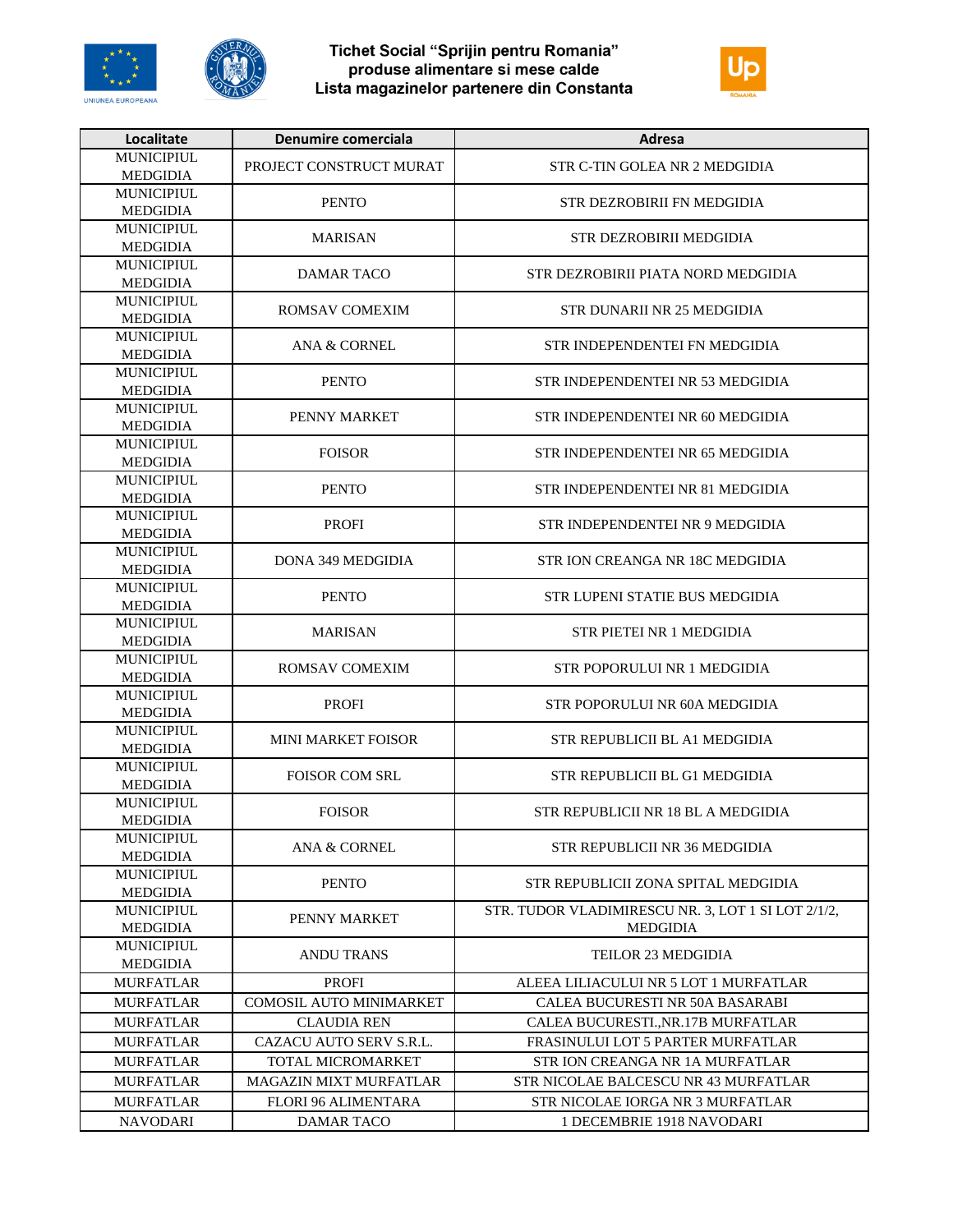





| Localitate        | Denumire comerciala           | Adresa                                    |
|-------------------|-------------------------------|-------------------------------------------|
| <b>NAVODARI</b>   | <b>CANTINA ROMPETROL</b>      | BDUL NAVODARI NR 1 NAVODARI               |
| <b>NAVODARI</b>   | <b>GLAMPING BY THE SEA</b>    | SOS PROMENADA ZONA TABARA DELFIN NAVODARI |
| <b>NAVODARI</b>   | <b>LAURA &amp; IONEL STAR</b> | STR ALBINELOR NR 23 NAVODARI              |
| <b>NAVODARI</b>   | <b>HOTEL KRYONA</b>           | STR D3 NR 31 NAVODARI                     |
| <b>NAVODARI</b>   | <b>ARCONI</b>                 | STR DOBROGEI NR 2 NAVODARI                |
| <b>NAVODARI</b>   | PENSIUNEA ARCONI              | STR DOBROGEI NR 2 NAVODARI                |
| <b>NAVODARI</b>   | PENNY MARKET                  | STR FRUNZELOR NR 3 NAVODARI               |
| <b>NAVODARI</b>   | LAURAL                        | <b>STR LASTUNI NR 2 NAVODARI</b>          |
| <b>NAVODARI</b>   | <b>PROFI</b>                  | STR M9 MAMAIA SAT NAVODARI                |
| <b>NAVODARI</b>   | <b>LAURAL</b>                 | STR MARII NR 11 NAVODARI                  |
| <b>NAVODARI</b>   | <b>LAURAL</b>                 | STR MARII NR 30 NAVODARI                  |
| <b>NAVODARI</b>   | MIOMISUNELA SRL               | STR MIDIEI NR 18 NAVODARI                 |
| <b>NAVODARI</b>   | DONA 313 NAVODARI 1           | <b>STR MIDIEI NR 2 NAVODARI</b>           |
| <b>NAVODARI</b>   | <b>LAVI &amp; ANA MARKET</b>  | <b>STR MIDIEI NR 2 NAVODARI</b>           |
| <b>NAVODARI</b>   | SEBA INTERNATIONAL            | STR OGORULUI NR 10 NAVODARI               |
| <b>NAVODARI</b>   | <b>FAMILIAR CO</b>            | STR OGORULUI NR 3 NAVODARI                |
| <b>NAVODARI</b>   | PENNY MARKET                  | STR PESCARUSULUI NR 83C NAVODARI          |
| <b>NAVODARI</b>   | <b>ANA &amp; CORNEL</b>       | STR POSTEI NR 15 NAVODARI                 |
| <b>NAVODARI</b>   | <b>LARNIC DRAGAN</b>          | STR RADUNELELOR NR 7A NAVODARI            |
| <b>NAVODARI</b>   | <b>BACANIA LUI VLADUT</b>     | STR RANDUNELELOR NR 3 SUD NAVODARI        |
| <b>NEGRU VODA</b> | <b>PROFI</b>                  | SOS CONSTANTEI NR 13B NEGRU VODA          |
| <b>NEGRU VODA</b> | <b>GABRIS IMPEX</b>           | STR CONSTANTEI NR 17A NEGRU VODA          |
| <b>NEGRU VODA</b> | <b>GABRIS IMPEX</b>           | STR GLADIOLELOR NR 24 NEGRU VODA          |
| <b>NEGRU VODA</b> | LEVIRAL ALIMENTARA            | STR SALCIILOR NR 33 NEGRU VODA            |
| NICOLAE BALCESCU  | <b>EXCELENT PRODSERV</b>      | STR CAROL I NR 36 NICOLAE BALCESCU        |
| NICOLAE BALCESCU  | <b>STELUTA</b>                | STR MURELOR NR 12 DOROBANTU               |
| NICOLAE BALCESCU  | <b>GEORGE POSTASUL</b>        | STR PLOPILOR NR 35 DOROBANTU              |
| NICOLAE BALCESCU  | STOIAN S. IONELA              | STR. ABATORULUI 18 DOROBANTU              |
| <b>OLTINA</b>     | <b>LA DOI PASI</b>            | STR LALELELOR NR 919A OLTINA              |
| <b>OLTINA</b>     | <b>MINI MARKET</b>            | STR PESCARILOR NR 610 OLTINA              |
| <b>OLTINA</b>     | <b>EMILLY COMPLEX</b>         | STR PORTULUI NR 405 OLTINA                |
| <b>OVIDIU</b>     | OVIDIUS INTERCOM              | <b>FULGERULUI 32 OVIDIU</b>               |
| <b>OVIDIU</b>     | <b>PROFI</b>                  | SOS NATIONALA NR 107 OVIDIU               |
| <b>OVIDIU</b>     | PFA OLTEANU V DANIELA         | SOS NATIONALA NR 147 OVIDIU               |
| <b>OVIDIU</b>     | LA DOI PASI                   | SOS NATIONALA NR 41A OVIDIU               |
| OVIDIU            | LYDRA CRISMAR                 | STR NATIONALA NR 139 A OVIDIU             |
| OVIDIU            | <b>LA DOI PASI</b>            | <b>STR NATIONALA NR 187 OVIDIU</b>        |
| <b>OVIDIU</b>     | <b>FOISOR COM</b>             | STR NATIONALA NR 70 OVIDIU                |
| <b>OVIDIU</b>     | <b>MC OVIDIU</b>              | <b>STR ZORILOR NR 27 OVIDIU</b>           |
| <b>PANTELIMON</b> | AGRO EURO STAR                | STR PRINCIPALA PANTELIMON                 |
| PECINEAGA         | <b>AMELIST MIXT</b>           | STR STEFAN CEL MARE NR 67 PECINEAGA       |
| PESTERA           | CATALIN & CRISTIAN EXIM SRL   | <b>IZVORULUI 63 PESTERA</b>               |
| <b>PESTERA</b>    | <b>LA TURCU</b>               | STR IZVORULUI NR 30 PESTERA               |
| POARTA ALBA       | <b>SEBY &amp; ANDRA</b>       | <b>SANZIENELOR 1-2 POARTA ALBA</b>        |
| POARTA ALBA       | <b>ZIRVE RES</b>              | STR MIHAI EMINESCU NR 9C POARTA ALBA      |
| <b>SACELE</b>     | <b>ROUA ALIMENT</b>           | STR CETATEA HISTRIEI NR 13 SACELE         |
| <b>SACELE</b>     | <b>CONSUMCOOP</b>             | STR CETATEA HISTRIEI NR 19 SACELE         |
| <b>SARAIU</b>     | LOREDANA & RODICA INVEST      | STR PRINCIPALA SARAIU                     |
| <b>SARAIU</b>     | LA DOI PASI                   | STR TULCEI NR 53 SARAIU                   |
| <b>SILISTEA</b>   | <b>MORSIM ACTIV</b>           | STR MARE NR 137 SILISTEA                  |